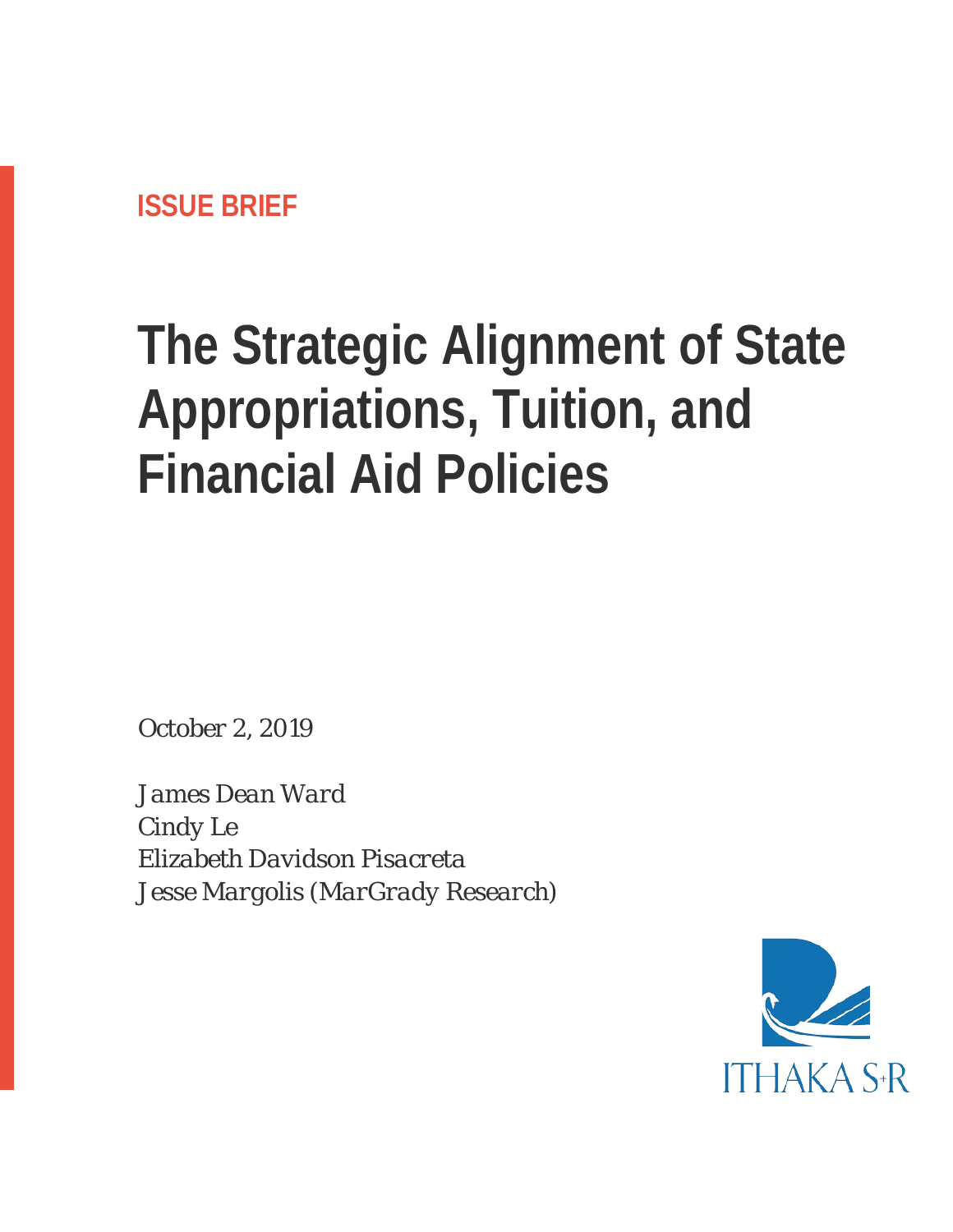

Ithaka S+R provides research and strategic guidance to help the academic and cultural communities serve the public good and navigate economic, demographic, and technological change. Ithaka S+R is part of ITHAKA, a not-for-profit organization that works to advance and preserve knowledge and to improve teaching and learning through the use of digital technologies. Artstor, JSTOR, and Portico are also part of ITHAKA.

Copyright 2019 ITHAKA. This work is licensed under a Creative Commons Attribution-NonCommercial 4.0 International License. To view a copy of the license, please see http://creativecommons.org/licenses/by-nc/4.0/.

ITHAKA is interested in disseminating this brief as widely as possible. Please contact us with any questions about using the report[: research@ithaka.org.](mailto:research@ithaka.org) Please direct any questions regarding the content of the report to James Dean Ward at james.ward@ithaka.org.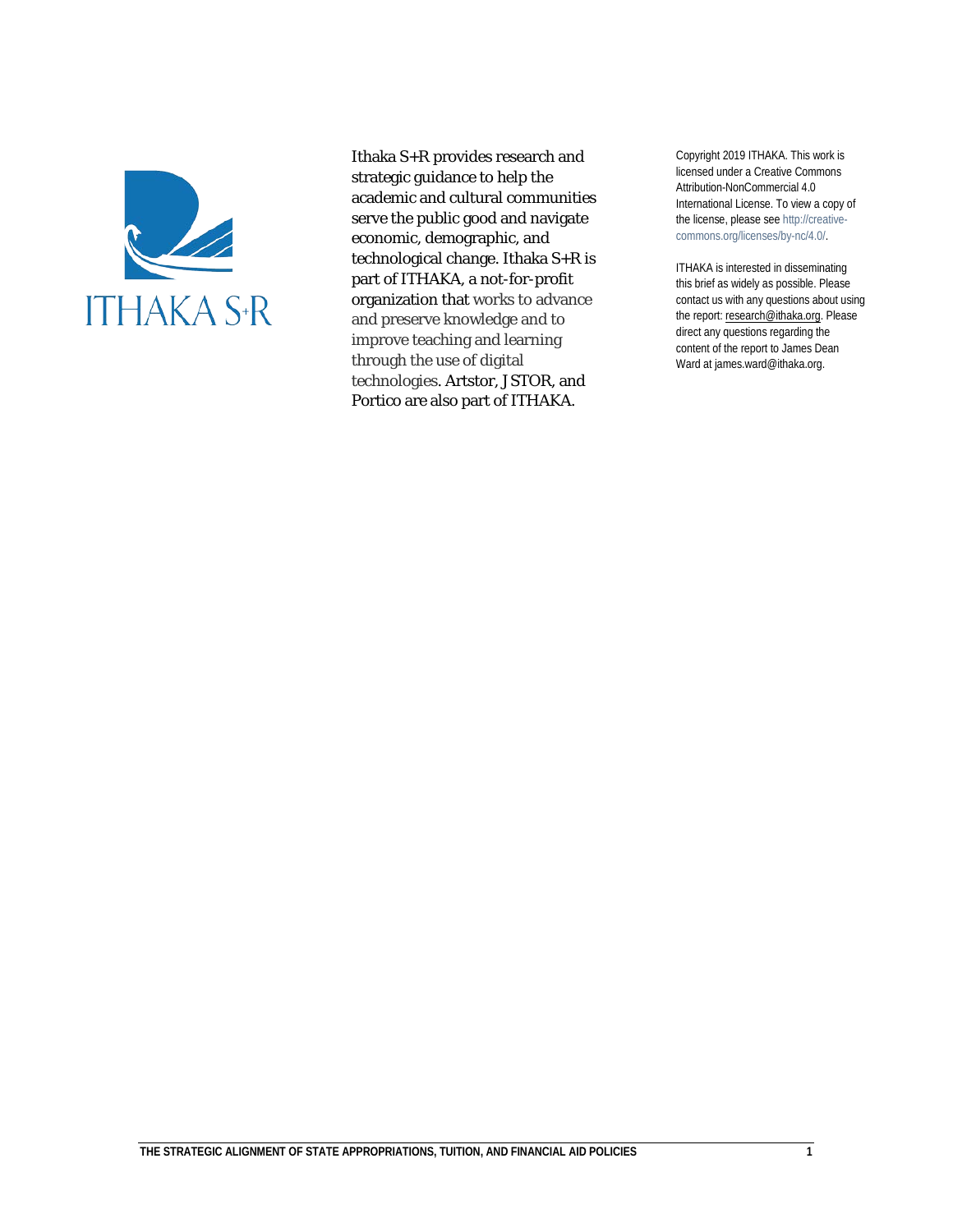

*In response to the Great Recession in 2008 and 2009, states reduced their expenditures on many public services and goods, including substantial cuts to higher education spending. Despite a strong economic recovery since the Great Recession and significant increases in student enrollment, most states' spending on higher education has not returned to pre-recession levels. Reductions in state spending and rising costs have led a number of public colleges and universities to increase tuition, making college less affordable for many students and their families.*

*Reductions in state spending have real consequences for the postsecondary opportunities available to lower-income students, and increases in state spending have a demonstrated positive impact on students' likelihood of enrolling in and graduating from college. Yet, there is limited understanding and little consensus about the level of state spending that is necessary to achieve desired outcomes and the extent to which those levels vary across states, regions, and institutions. The period before the Great Recession is often used as an anchor to measure whether state spending has "recovered," but prior to the Great Recession, there were still substantial disparities for lower-income and underrepresented minority students in terms of college enrollment and completion rates. There is little reason to think that returning to pre-recession levels would be a panacea for the inequities that remain today.* 

*In this issue brief, we argue that increased state spending on higher education is a necessary but insufficient condition to maximize postsecondary opportunity and eliminate persistent equity gaps. Instead, each state should examine all the financial levers at its disposal and devise an approach to higher education funding that optimizes these levers to achieve state-specific access, success, and equity goals. This policy brief focuses on the three most prominent financial levers: appropriations, financial aid, and tuition-setting. Each lever represents one mechanism by which state governments fund postsecondary education. However, when these levers are not strategically aligned, inefficiencies may arise. For example, conflicting incentives, duplicative efforts, and unclear goals may reduce efficiencies in state higher education expenditures, with real, negative consequences for students, institutions, and taxpayers.* 

*To make the case for strategic alignment, we examine the potential inefficiencies that misalignment may yield and discuss the social and economic benefits of aligning funding and finance policies. We examine the effects of changes in policies related to appropriations, state financial aid programs, and tuition-setting. We then look at how the alignment of higher education finance policy can improve access and attainment for historically underserved students.*

*We gratefully acknowledge the Joyce Foundation for supporting this issue brief.*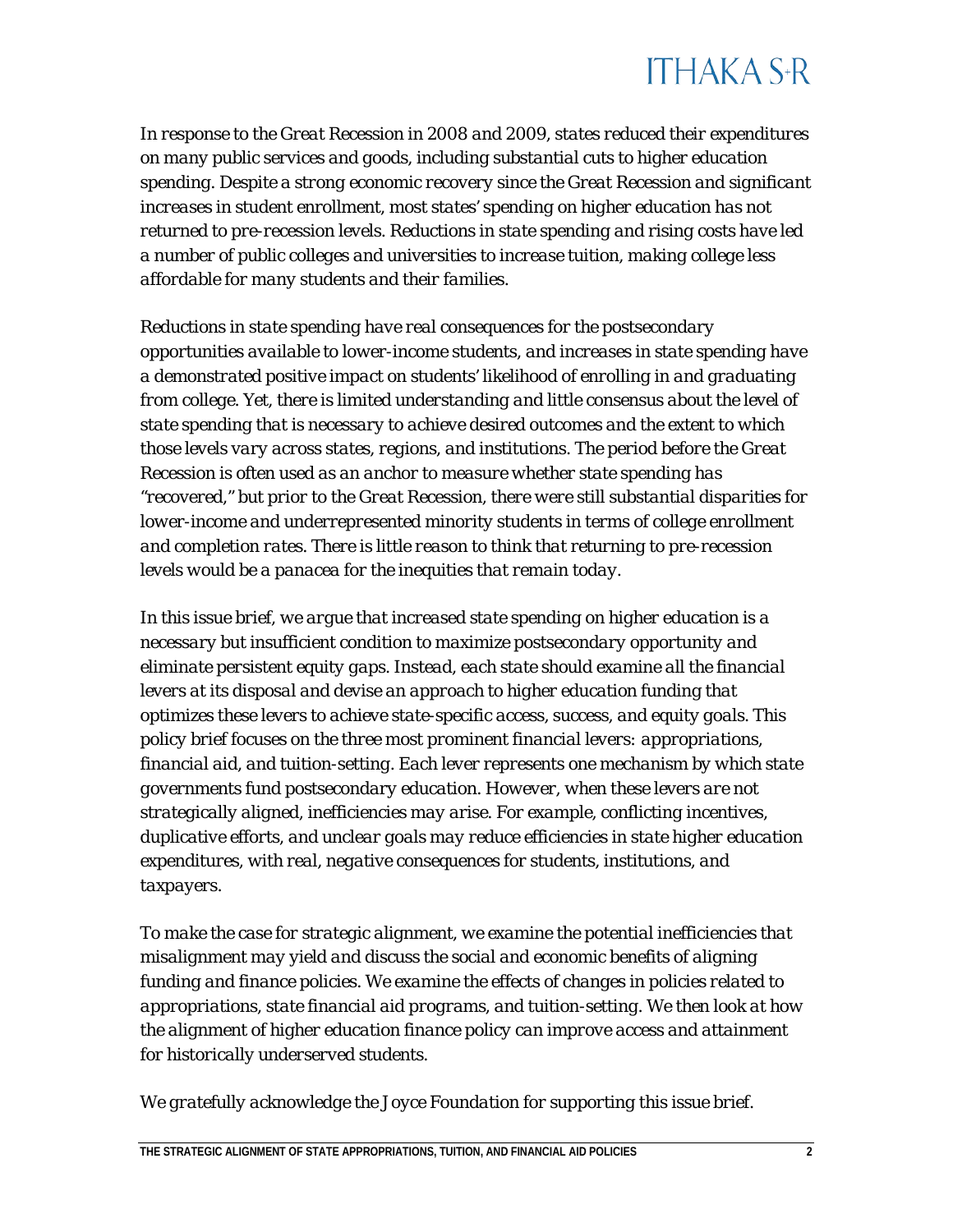#### **Making the case for strategic alignment**

States often use higher education spending as the balancing wheel for state budgets.<sup>[1](#page-3-0)</sup> As the 2008 Great Recession set in, states had less tax revenue to spend, and higher education budgets took a steep hit. While spending has recovered somewhat in recent years, there is still the expectation that public colleges must do more with less. Although research shows that increased spending on public higher education improves access and attainment rates, we suggest that a targeted approach to these increases is necessary given state budgetary constraints. By strategically aligning appropriations, tuitionsetting policies, and state financial aid programs, policymakers can maximize the benefits of public spending on colleges and universities.

The efficient funding of higher education is important for maximizing the benefits of the state expenditures that public colleges receive. Constrained budgets and an increased emphasis on results for students means every dollar has to count. Although the costs of providing postsecondary education have steadily increased, the level of state support has not grown accordingly. As such, improving efficiency in state spending can help government maximize opportunities for students as well as the individual, social, and economic benefits of higher education.

When states align various higher education finance policies they can improve efficiencies through a number of mechanisms such as (a) avoiding offsetting incentives for institutions, (b) avoiding duplication of effort, (c) avoiding unintended incentives or consequences for students, (d) avoiding confusion about what the state's higher education goals are, and (e) directing funding where it is most valuable. These effects of financial alignment are important as state funding per student decreases and public dollars become a shrinking share of colleges' total revenue. As state governments face increased competition for expenditures (e.g., rising health care costs and pension obligations), they must consider strategically aligning higher education policies to maximize the effectiveness of each dollar spent.

In addition to improving efficiencies, state governments should see the strategic alignment of financing as an economic opportunity. By aligning the three financial levers described in this brief, states can improve access and attainment for historically underserved students. The increased opportunities for these students – who otherwise may contribute less to the economy, require more social services as adults, and generate

<span id="page-3-0"></span><sup>1</sup> Jennifer A. Delaney and William R. Doyle, "State Spending on Higher Education: Testing the Balance Wheel over Time," *Journal of Education Finance* (2011): 343-368[, https://www.jstor.org/stable/23018116.](https://www.jstor.org/stable/23018116)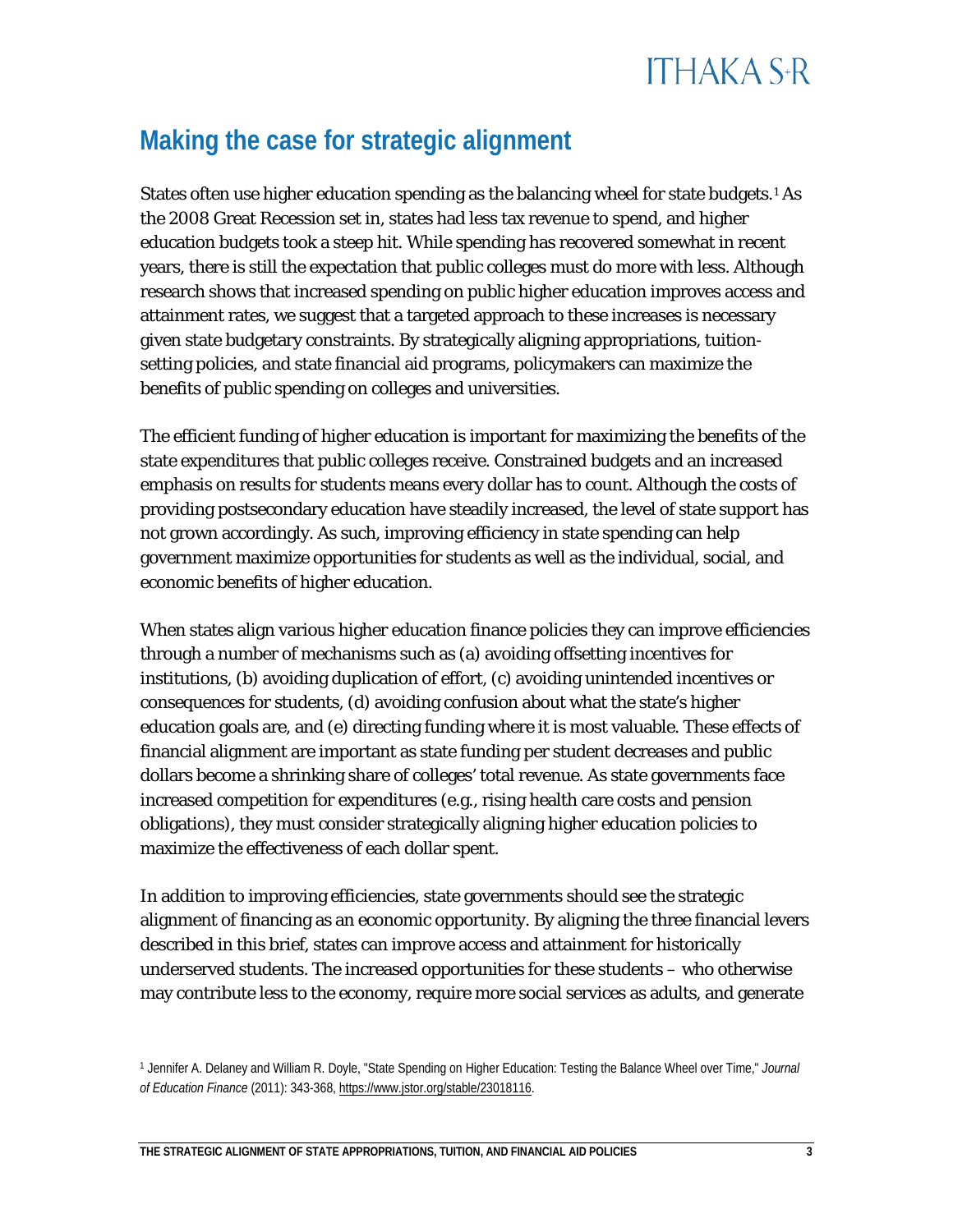

less tax revenue for the state – are a wise investment for policymakers seeking to improve the financial health and outlook of their state. Moreover, by considering the various effects of educational investments across different programs and populations, states can help tailor their strategies to improve access and attainment and, in turn, reap large social and economic benefits.

Below we discuss what is known about the effects of each of the three primary financial levers: state appropriations, tuition setting policies, and financial aid programs. In order for states to effectively align these policies with overarching goals, it is important to understand the discrete effects of changes to each. We then turn to a discussion on the alignment of such levers, providing examples of states that have successfully improved efficiency as well as economic and social outcomes.

#### **The importance of state appropriations**

State appropriations are the dollars given directly from the state government to public colleges in order to fund operations. These dollars are intertwined with public financial aid programs and tuition setting policies, but represent a unique portion of a public college's revenue.

Appropriations play an important role in access, affordability, and quality. The effects on affordability are the most immediate and obvious. One study estimates that a dollar decline in state appropriations is associated with a 26 cent increase in tuition at state institutions.<sup>[2](#page-4-0)</sup> The effects of declines in state appropriations on access and quality,<sup>[3](#page-4-1)</sup> while lagging, can be severe. Higher tuition puts public college out of reach for some state residents, particularly those who would benefit most from the social mobility higher education can provide. A higher price tag also makes it less likely that students complete college, as costs mount over time and the risk of a financial shock disrupting their education rises. When changes in appropriations lead to reductions in institutional

<span id="page-4-0"></span><sup>2</sup> Douglas A. Webber, "State Divestment and Tuition at Public Institutions," *Economics of Education Review* 60 (2017): 1-4, <https://doi.org/10.1016/j.econedurev.2017.07.007>

<span id="page-4-1"></span><sup>3</sup> While measures of quality in higher education may difficult to ascertain, we believe retention, completion, loan repayment, and employment rates can serve as useful proxies. When schools have sufficient resources to serve their student populations, these measures would be expected to increase, and thus we would consider that to be a higher quality educational offering. Thus quality reflects the ability of a school to provide useful and effecting instruction as well as the necessary ancillary supports for students to succeed.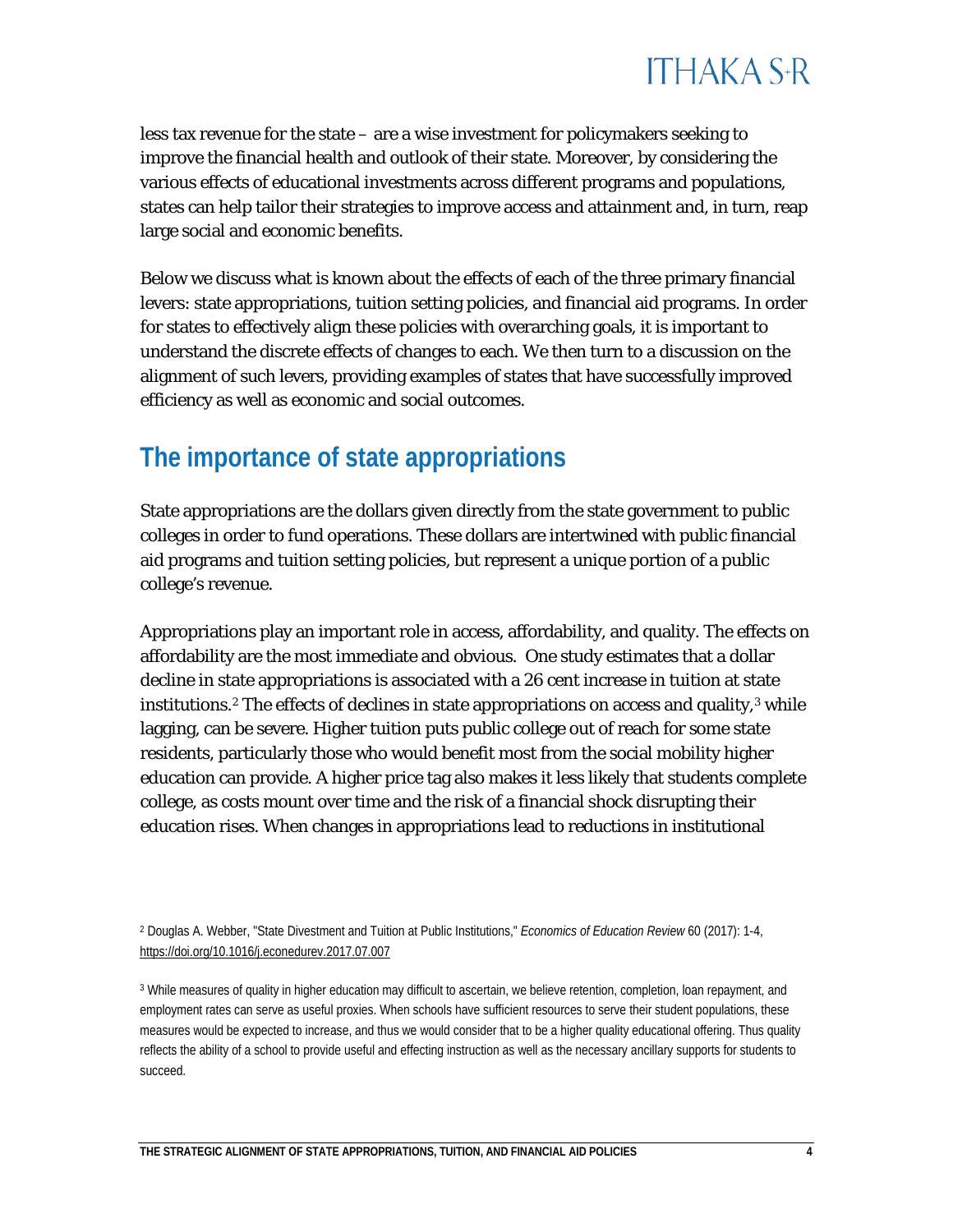

expenditures on education and services, the effects on students' graduation outcomes may be larger still and thus both sides of the coin need to be considered. [4](#page-5-0)

The long-term effects of increased state appropriations have been demonstrated at two-and four-year public institutions.<sup>[5](#page-5-1)</sup> By their mid-30s, students who benefited from an increase in state appropriations had lower levels of student loan debt, higher credit scores, and an increased likelihood of owning a car or a home. Both the short-term completion increases and the long-term economic outcomes that result from increases in appropriations reflect an ongoing concern that state divestment over recent decades has reduced the quality of public education.<sup>[6](#page-5-2)</sup> While access and affordability are important, we must ensure students have access to *quality* educational opportunities, a characteristic directly impacted by funding.

#### *How states determine appropriations*

The approaches that states use to appropriate higher education funds differ, but generally fall into one of three models: incremental funding, formula funding, and outcomes-based funding.[7](#page-5-3)

- **Incremental funding** (or base-plus funding) is the simplest allocation method. It uses previous years' funding and increases by a certain percentage per institution. This does not take into account the number of students enrolled – if, over time, the annual percentage increase lags behind the increase in students enrolled, then per-student funding will naturally decline.
- **Formula funding** allocates funds based on the number of students enrolled, and in some cases, the type of institution. In some states, research institutions and institutions with graduate programs receive more per-student funding than community colleges or four-year institutions that only offer undergraduate degrees and conduct less research.

<span id="page-5-0"></span><sup>4</sup> David J. Deming and Christopher R. Walters, *The Impact of Price Caps and Spending Cuts on US Postsecondary Attainment*, Cambridge: National Bureau of Economic Research, 2017, [https://doi.org/10.3386/w23736.](https://doi.org/10.3386/w23736)

<span id="page-5-1"></span><sup>5</sup> Rajashri Chakrabarti, Nicole Gorton, and Michael F. Lovenheim, *The Effect of State Funding for Postsecondary Education on Long-Run Student Outcomes*, Cambridge: National Bureau of Economic Research, 2017, [http://conference.iza.org/conference\\_files/WoLabConf\\_2018/chakrabarti\\_r26265.pdf.](http://conference.iza.org/conference_files/WoLabConf_2018/chakrabarti_r26265.pdf)

<span id="page-5-2"></span><sup>6</sup> Sandy Baum, Michael S. McPherson, Breno Braga, and Sarah Minton, *Tuition and State Appropriations: Using Evidence and Logic to Gain Perspective,* Washington: Urban Institute, 2018[, https://www.urban.org/research/publication/tuition-and-state-appropriations.](https://www.urban.org/research/publication/tuition-and-state-appropriations)

<span id="page-5-3"></span><sup>7</sup> James C. Hearn, *Outcomes-Based Funding in Historical and Comparative Context, Lumina Issue Papers*, Indianapolis: Lumina Foundation for Education, 2015, [https://www.luminafoundation.org/files/resources/hearn-obf-full.pdf.](https://www.luminafoundation.org/files/resources/hearn-obf-full.pdf)

Daniel T. Layzell, "State Higher Education Funding Models: An Assessment of Current and Emerging Approaches," *Journal of Education Finance* 33, no. 1 (2007): 1-19[, https://www.jstor.org/stable/40704312.](https://www.jstor.org/stable/40704312)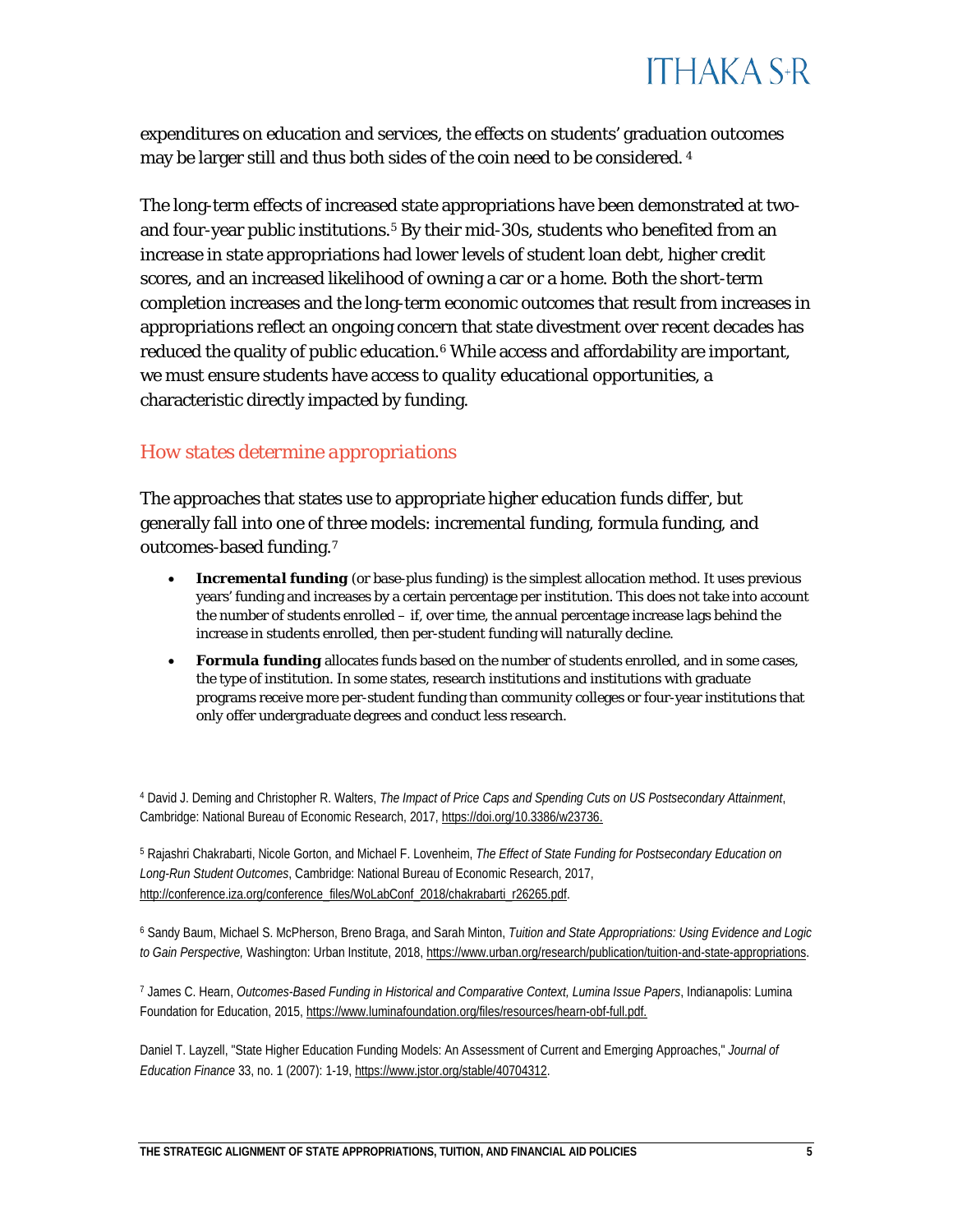

• *Outcomes-based funding* (OBF, or performance-based funding) allocates funds based, in part, on outcomes instead of inputs. Instead of awarding funding based on the number of students enrolled, states that use OBF allocate funds based on factors like course completion, degree progression and efficiency, degree completion, workforce readiness, research and public service, and affordability, among others. The share of an institution's total funds that are allocated based on its performance ranges from less than five percent to, in a few states, more than 25 percent. As of 2018, 30 states are currently using or developing some version of outcomes-based funding in at least one state college system.[8](#page-6-0)

Historically, incremental funding has been used to fund public higher education. It was only after World War II, and the influx of GI Bill recipients, that states began shifting funding strategies to be formula-based using enrollment as a primary determinant of funding. Formula funding was intended to improve upon incremental funding by being more responsive to fluctuations in the number of students each school serves. Some critique these approaches to funding as overly simplistic and lacking the necessary nuance to adequately respond to the unique funding needs of each institution.<sup>[9](#page-6-1)</sup>

State policymakers are increasingly adopting outcomes-based funding (OBF) policies as a way to respond to public pressure that college costs have continued to rise, while attainment remains flat and student debt increases. Yet, there is little conclusive evidence that OBF improves student outcomes; rather, some evidence suggests that OBF policies may have serious unintended consequences. As a shortcut to improve student outcomes, colleges and universities may reduce the academic rigor of programs, enroll fewer students – like lower-income and underrepresented students – who are less likely to graduate, and encourage students to pursue credentials instead of associate or bachelor's degrees.[10](#page-6-2) To address these unintended consequences, some OBF policies account for lower-income student enrollment in the formula to determine how state funds are distributed. A few states also account for how colleges serve underrepresented minorities, adult students, and veterans in their formulas.<sup>[11](#page-6-3)</sup>

<span id="page-6-0"></span><sup>8</sup> Martha Snyder and Brian Fox, *Driving Better Outcomes: Fiscal Year 2016 State Status and Typology Update*, Washington: HCM Strategists, 2016[, http://hcmstrategists.com/wp-content/uploads/2016/03/2016-Report-Update-WEB.pdf.](http://hcmstrategists.com/wp-content/uploads/2016/03/2016-Report-Update-WEB.pdf)

<span id="page-6-1"></span><sup>9</sup> James C. Hearn, *Outcomes-Based Funding in Historical and Comparative Context, Lumina Issue Papers*, Indianapolis: Lumina Foundation for Education, 2015, [https://www.luminafoundation.org/files/resources/hearn-obf-full.pdf.](https://www.luminafoundation.org/files/resources/hearn-obf-full.pdf)

<span id="page-6-2"></span><sup>10</sup> Tiffany Jones, Sosanya Jones, Kayla C. Elliott, L. Russell Owens, Amanda E. Assalone, and Denisa Gándara, *Outcomes Based Funding and Race in Higher Education,* Cham, Switzerland: Springer, 2017[, https://doi.org/10.1007/978-3-319-49436-4.](https://doi.org/10.1007/978-3-319-49436-4)

<span id="page-6-3"></span><sup>11</sup> Arkansas, Kentucky, Nevada, Ohio, Virginia, Washington, Oregon, and Pennsylvania include weights for underrepresented minority students; Arkansas, Louisiana, Montana, Ohio, Tennessee, and Maine include weights for adult students; Montana, New York, and Oregon include weights for military veterans.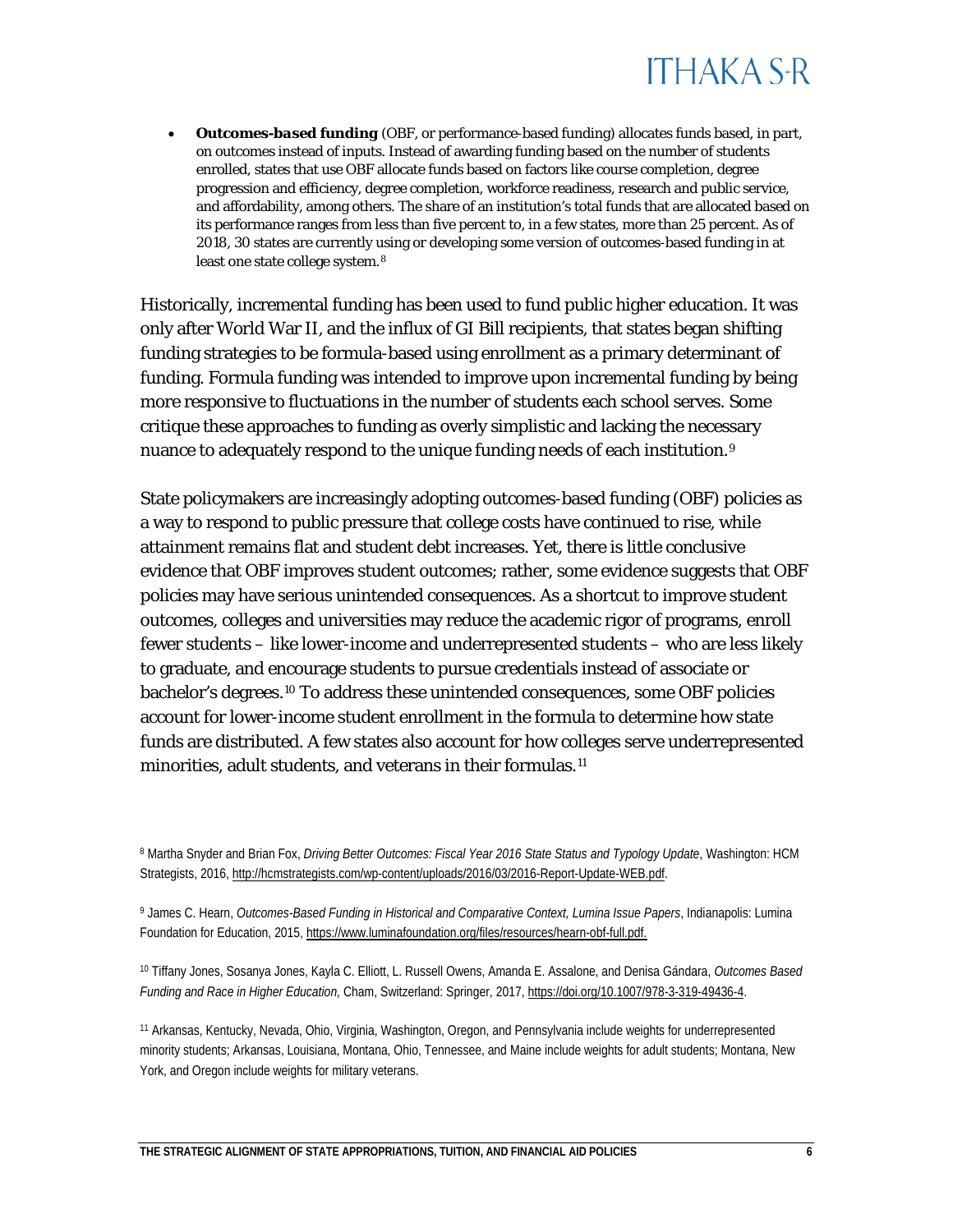Although OBF policies have become more common in recent years, many states only allocate part of their appropriations via OBF metrics, and a combination of these three approaches is used to determine overall state funding. The variation in combinations is important to understand, as each model has been shown to have differing effects,  $12$  and these effects vary across institutional characteristics.[13](#page-7-1)

**California** exemplifies a move towards a funding formula that considers equity alongside outcomes. While some states have included equity premiums within their OBF metrics, California has included equity in its formula funding. In the 2018-19 budget, each California community college received funding through a combination of enrollment counts, the number of low-income students it serves (under the assumption these student require additional resources), and student outcome measures.[14](#page-7-2) The model eventually will be weighted between the three factors at 60, 20, and 20 percent, respectively. Additionally, state appropriations under the new Student Centered Funding Formula are awarded after local tax revenues, student fees (including grant aid used to cover these fees), and other revenues (e.g., timber tax revenue)[.15](#page-7-3) By explicitly addressing equity in its funding model, accounting for revenue colleges may receive from state higher education grants as well as other tax revenue, and centrally setting tuition prices, California has aligned its postsecondary financing in a way that may limit inefficiencies and avoid conflicting goals.

Appropriations play an important role in public colleges' operations, and fluctuations in state funding can result in uncertainty for institutional leaders. Policymakers and governing bodies should consider the impact of these uncertainties on the year-to-year operations of a college. For example, if a college is unable to depend upon the state for

Chris. Birdsall, "Performance Management in Public Higher Education: Unintended Consequences and the Implications of Organizational Diversity," *Public Performance & Management Review* 41, no. 4 (2018): 669-695, [https://doi.org/10.1080/15309576.2018.1481116.](https://doi.org/10.1080/15309576.2018.1481116)

<span id="page-7-2"></span><sup>14</sup> California Community Colleges. "Student Centered Funding Formula." Accessed August 1, 2019[: https://www.cccco.edu/About-](https://www.cccco.edu/About-Us/Chancellors-Office/Divisions/College-Finance-and-Facilities-Planning/Student-Centered-Funding-Formula)[Us/Chancellors-Office/Divisions/College-Finance-and-Facilities-Planning/Student-Centered-Funding-Formula.](https://www.cccco.edu/About-Us/Chancellors-Office/Divisions/College-Finance-and-Facilities-Planning/Student-Centered-Funding-Formula)

<span id="page-7-3"></span><sup>15</sup> Program-Based Funding, Cal. EDC § 84750 (2019), [https://leginfo.legislature.ca.gov/faces/codes\\_displayText.xhtml?lawCode=EDC&division=7.&title=3.&part=50.&chapter=5.&article=2](https://leginfo.legislature.ca.gov/faces/codes_displayText.xhtml?lawCode=EDC&division=7.&title=3.&part=50.&chapter=5.&article=2)

<span id="page-7-0"></span><sup>12</sup> Amy Y. Li and Alec I. Kennedy, "Performance Funding Policy Effects on Community College Outcomes: Are Short-term Certificates on the Rise?" *Community College Review* 46, no. 1 (2018): 3-39, [https://doi.org/10.1177%2F0091552117743790.](https://doi.org/10.1177%2F0091552117743790)

<span id="page-7-1"></span><sup>13</sup> Nicholas Hillman and Daniel Corral, "The Equity Implications of Paying for Performance in Higher Education," *American Behavioral Scientist* 61, no. 14 (2017): 1757-1772[, https://doi.org/10.1177%2F0002764217744834.](https://doi.org/10.1177%2F0002764217744834)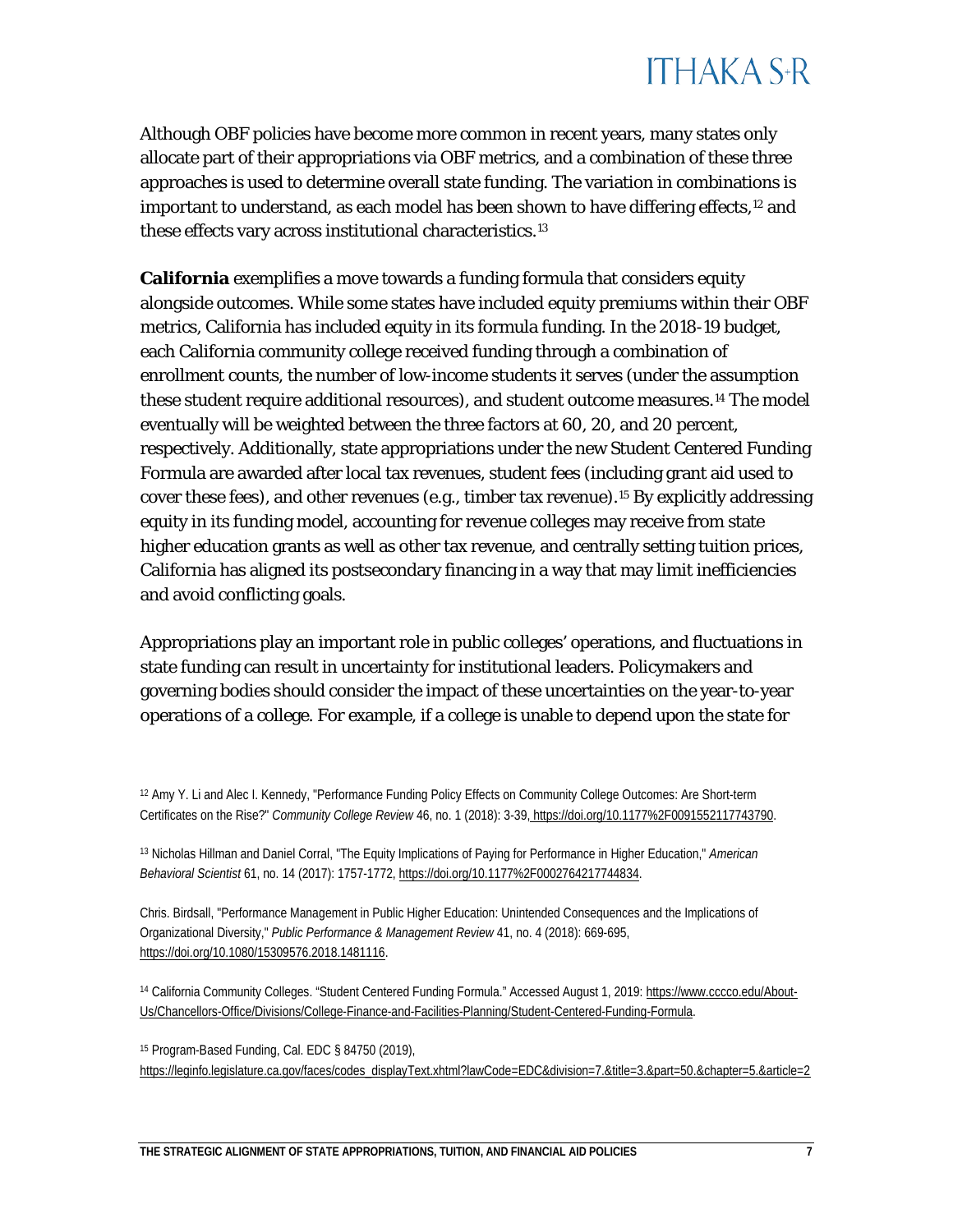resources, it is likely to seek other forms of revenue – from increased tuition dollars, auxiliary services, patent revenue, or other sources – which has the potential to compromise institutional missions and undercut access and student support.[16](#page-8-0) As seen in the recent proposed cuts to the Alaska higher education system, state institutions with erratic funding or dramatic cuts to appropriations run the risk of losing accreditation on the grounds that the institution cannot function without proper financial support.<sup>[17](#page-8-1)</sup> Volatility in state support limits the ability of colleges to plan for the future, provide a quality education, and may jeopardize students' labor market outcomes if colleges become unaccredited.

In addition to avoiding volatility, equity in state appropriations is necessary to improve access and attainment for historically underserved populations. The funding model adopted for the California Community College System is intended to ensure schools serving the most disadvantaged students receive appropriate resources to serve those students. The use of state appropriations to improve the instruction and student supports at public colleges is the most effective way to increase student attainment. An increase in funding is necessary to provide a quality education, but must be considered vis-à-vis student aid programs and tuition-setting policies. Providing adequate resources through other financial levers to lower the cost and barriers to entry is necessary to improve access for lower income students. Together, these policy levers can align to provide more postsecondary opportunities for historically underserved students.

#### **The effects of tuition-setting policies**

Tuition-setting policies often strive to promote access and affordability, but tuition is only one facet of affordability. Here, we describe different tuition-setting practices, the importance of net price on access and affordability, and how tuition setting should be considered in relation to appropriations and state financial aid programs.

According to a 2017 SHEEO survey, some states, including Washington, allow institutions flexibility in setting tuition, but for the plurality of state public college

<span id="page-8-0"></span><sup>16</sup> Sheila A. Slaughter and Gary Rhoades, *Academic Capitalism and the New Economy: Markets, State, and Higher Education*, Baltimore, Maryland: JHU Press, 2004[, https://jhupbooks.press.jhu.edu/title/academic-capitalism-and-new-economy.](https://jhupbooks.press.jhu.edu/title/academic-capitalism-and-new-economy)

<span id="page-8-1"></span><sup>17</sup> Colleen Flaherty, "Accreditation Risk From Alaska Cuts," Inside Higher Education, July 10, 2019, [https://www.insidehighered.com/news/2019/07/10/u-alaskas-accreditor-warns-funding-cuts-could-threaten-systems-status.](https://www.insidehighered.com/news/2019/07/10/u-alaskas-accreditor-warns-funding-cuts-could-threaten-systems-status)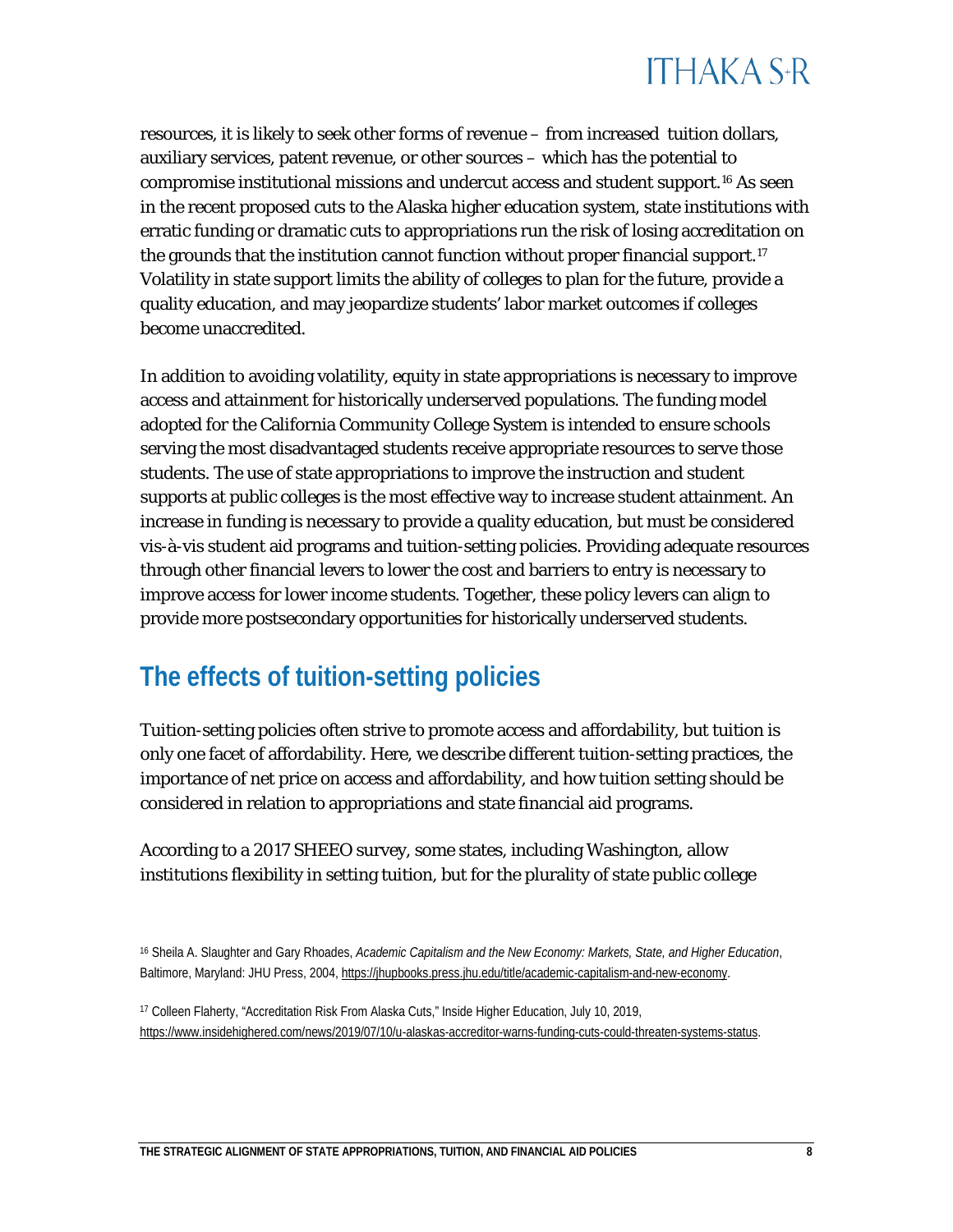systems, tuition policies are set by their governing boards.<sup>[18](#page-9-0)</sup> The same survey indicated that 20 states, including Maine, Montana, and Oklahoma, have recently proposed or enacted tuition freezes. While tuition is the sticker price students see when applying to college, the actual price students pay reflects discounts from federal, state, and institutional aid. The published tuition does not, therefore, accurately reflect the net price a student may pay. Private institutions have long used this "high-tuition/high-aid" model where a relatively low percentage of students pay the sticker price and most others receive discounts. This model is now becoming more common among public institutions.

High sticker prices may depress application rates from more price sensitive students.<sup>[19](#page-9-1)</sup> Historically underserved students have shown a greater aversion to higher tuition prices, and thus sticker shock may decrease their enrollment.<sup>[20](#page-9-2)</sup> These effects may be particularly pronounced at community colleges, which enroll more historically underserved students and provide postsecondary opportunities to those on the fringes of higher education.<sup>[21](#page-9-3)</sup>

While an important top-line number for all students, the tuition rate is especially significant for DACA students who are not eligible for federal financial aid and thus depend on lower tuition to make their education affordable.<sup>[22](#page-9-4)</sup> Higher tuition prices have been shown to decrease the enrollment rate of undocumented students at public colleges.[23](#page-9-5) In these ways, tuition setting plays an important role in access, but its role is confounded with other higher education policies, like state student aid programs, to generate the net price.

<span id="page-9-0"></span><sup>18</sup> John Armstrong, Andy Carlson, and Sophia Laderman, *The State Imperative: Aligning Tuition Policies with Strategies for* 

*Affordability*, Boulder, CO: State Higher Education Executive Officers, 2017[, https://eric.ed.gov/?id=ED589744.](https://eric.ed.gov/?id=ED589744)

<span id="page-9-1"></span><sup>19</sup> Ethan Henley, "Sticker Shock: The Rising Cost of College," *Journal of Higher Education Management* 29, no. 1, (2014): 16-21, [http://www.aaua.org/journals/pdfs/JHEM-Vol29-2014.pdf.](http://www.aaua.org/journals/pdfs/JHEM-Vol29-2014.pdf)

<span id="page-9-2"></span><sup>20</sup> Drew Allen and Gregory C. Wolniak. "Exploring the Effects of Tuition Increases on Racial/Ethnic Diversity at Public Colleges and Universities," *Research in Higher Education* 60, no. 1 (2019): 18-43[, https://doi.org/10.1007/s11162-018-9502-6.](https://doi.org/10.1007/s11162-018-9502-6)

<span id="page-9-3"></span><sup>21</sup> Amy Li and Jen Mishory. "Financing Institutions in the Free College Debate," New York, NY: The Century Foundation, 2018, [https://tcf.org/content/report/financing-institutions-free-college-debate/.](https://tcf.org/content/report/financing-institutions-free-college-debate/)

<span id="page-9-4"></span><sup>22</sup> Elizabeth Redden, "DACA Lives, but for How Long?" Inside Higher Education, March 5, 2018, [https://www.insidehighered.com/news/2018/03/05/daca-continues-now-colleges-and-students-face-uncertainties.](https://www.insidehighered.com/news/2018/03/05/daca-continues-now-colleges-and-students-face-uncertainties)

<span id="page-9-5"></span><sup>23</sup> Dylan Conger and Lesley J. Turner, *The Impact of Tuition Increases on Undocumented College Students' Attainment*, Cambridge, MA: National Bureau of Economic Research, 2015, [https://doi.org/10.3386/w21135.](https://doi.org/10.3386/w21135)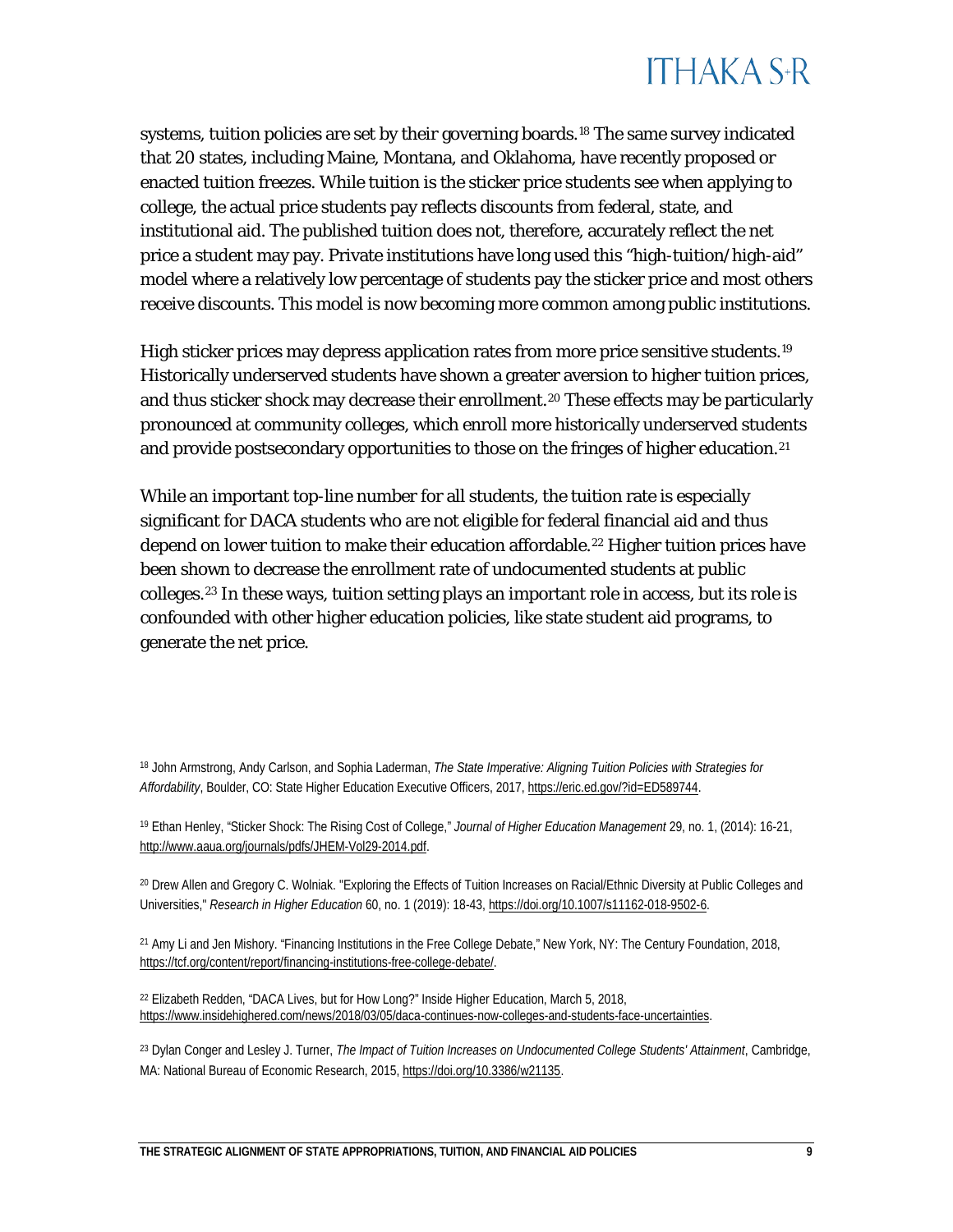When states lift regulations on tuition setting at public institutions, there is the potential for high-tuition/high-aid models to develop. These policies appear to be regionally concentrated in the Northeast and Midwest, $24$  and they are related to party control in state government as well as the robustness of the private postsecondary market.<sup>[25](#page-10-1)</sup> Some have argued that high-tuition/high-aid models enable states to direct funds directly to lower-income students rather than spending money to keep tuition prices low for highincome students.[26](#page-10-2) However, the high-tuition/high-aid approach has the potential to exacerbate inequity by giving colleges the autonomy to use institutional aid to lure wealthy, high achieving students in an effort to increase rankings or prestige. In fact, these policies at public colleges in some states are linked to lower-income students paying higher net tuition than at public colleges in states that have kept tuition low.[27](#page-10-3) It appears that public colleges that switch to the high-tuition/high-aid model may not be redirecting funds that were previously used to keep published tuition low towards lowerincome students, as proponents of the high-tuition/high-aid suggest will happen.

Although state governments or higher education governing bodies may play an outsized role in tuition setting, the vast majority of states allow institutional autonomy for tuition revenue spending. That is, each institution is able to use its tuition revenue to meet its institutional goals. There can be some restrictions; for example, public colleges in some states must set aside a certain portion of tuition revenue for financial aid.<sup>[28](#page-10-4)</sup> **Washington State** requires institutions that increase tuition above a state-mandated threshold to set aside five percent of all tuition revenue for need-based aid.<sup>[29](#page-10-5)</sup> Similarly, in **Texas,** as part of the deregulation of tuition-setting policies, the state mandates that

<span id="page-10-0"></span><sup>24</sup> James C. Hearn, Carolyn P. Griswold, and Ginger M. Marine, "Region, Resources, and Reason: A Contextual Analysis of State Tuition and Student Aid Policies," *Research in Higher Education* 37, no. 3 (1996): 141-178[, https://doi.org/10.1007/BF01730117.](https://doi.org/10.1007/BF01730117)

<span id="page-10-1"></span><sup>25</sup> William R. Doyle, "The Politics of Public College Tuition and State Financial Aid," *The Journal of Higher Education* 83, no. 5 (2012): 617-647[, https://doi.org/10.1080/00221546.2012.11777260.](https://doi.org/10.1080/00221546.2012.11777260)

<span id="page-10-2"></span><sup>26</sup> Vincent Badolato, "Getting what You Pay for: Tuition Policy and Practice," Boulder, CO: Western Interstate Commission on Higher Education, 2008[, https://www.wiche.edu/info/gwypf/badolato.pdf.](https://www.wiche.edu/info/gwypf/badolato.pdf)

<span id="page-10-3"></span><sup>&</sup>lt;sup>27</sup> Stephen Burd, "Undermining Pell: Volume III: The News Keeps Getting Worse for Low-Income Students," Washington, DC: New America*,* 2016[, https://www.newamerica.org/education-policy/policy-papers/undermining-pell-volume-iii/.](https://www.newamerica.org/education-policy/policy-papers/undermining-pell-volume-iii/)

<span id="page-10-4"></span><sup>28</sup> Christine Jacobs and Sarah Whitfield, "Beyond Need and Merit: Strengthening State Grant Programs," Washington, DC: Brookings Institution, 2012, [https://www.brookings.edu/research/beyond-need-and-merit-strengthening-state-grant-programs/.](https://www.brookings.edu/research/beyond-need-and-merit-strengthening-state-grant-programs/)

<span id="page-10-5"></span><sup>&</sup>lt;sup>29</sup> Dustin Weeden, "Hot Topics in Higher Education: Tuition Policy," Washington, DC: National Conference for States Legislatures, 2015[, https://vtechworks.lib.vt.edu/handle/10919/83158.](https://vtechworks.lib.vt.edu/handle/10919/83158)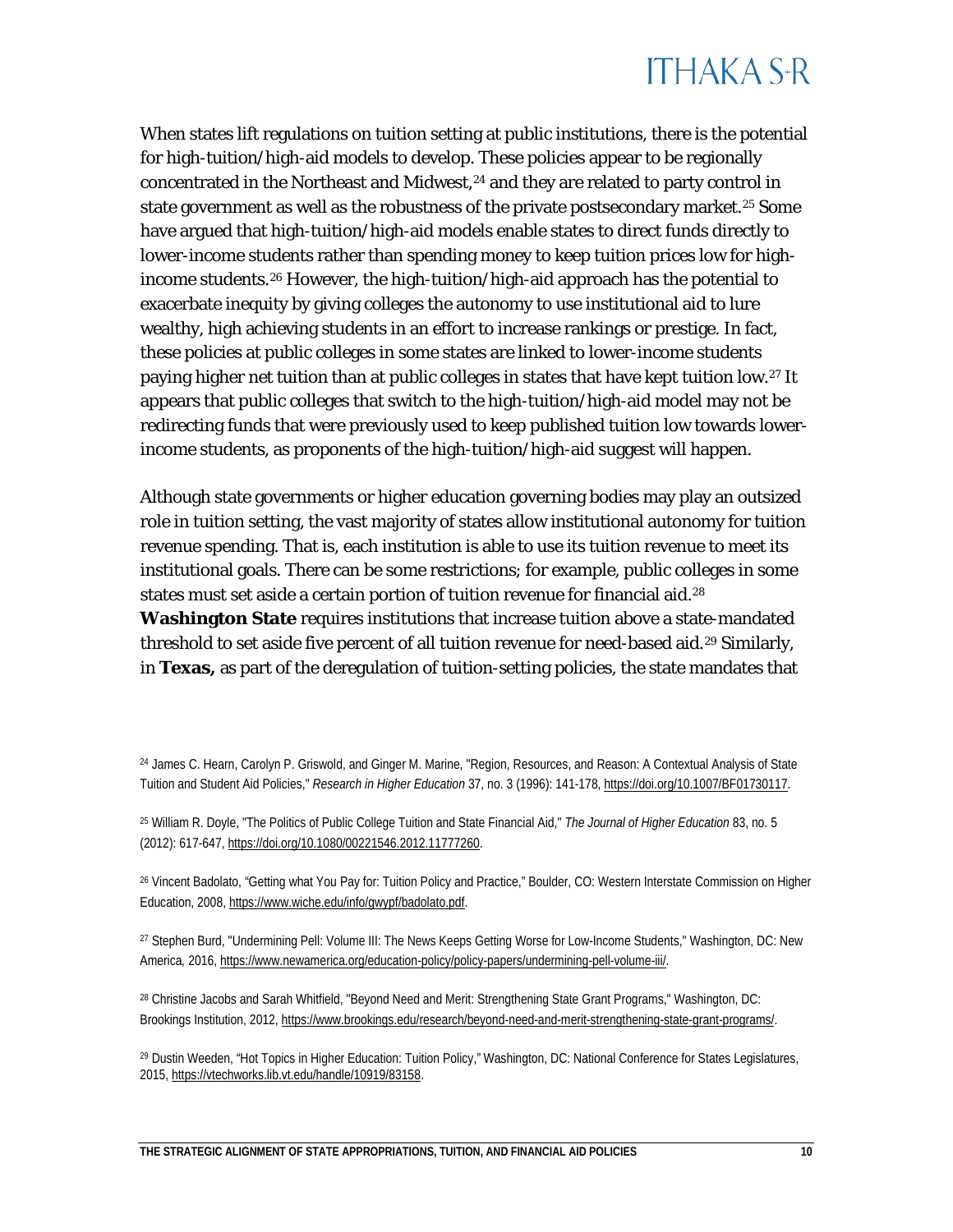public schools set aside at least 15 percent of tuition for need-based aid.[30](#page-11-0) Meanwhile, **Iowa** eliminated its set-aside mandate in 2012; however, public colleges are still able to use tuition revenue to fund need-based aid. Institutional aid, which lowers the net price, contributes to the opacity of college costs and thus potentially amplifies the deleterious effects of sticker shock described above.

The implications of tuition-setting authority on institutional behavior should be considered by policymakers. Tuition-setting policies are an opportunity to guide public colleges towards state educational goals. The ideal level of influence government should have on tuition setting may be impacted by the state's higher education market, economic and educational needs, and political and social climate. Nevertheless, policymakers should consider ways to use this lever, in accordance with appropriations and state financial aid, to efficiently and effectively align policies to improve public higher education.

#### *The importance and variation of net price*

Although sticker price is important, net price more accurately reflects what a student pays. Just as it is important to consider total tuition in relation to the discounts given to students, we believe it is imperative to consider the net price in relation to students' ability to pay. For instance, comparing the net price of a college in Mississippi and Massachusetts may not fully capture affordability, as incomes in Mississippi are generally much lower than in Massachusetts. Figure 1 shows these measures of college affordability by state in 2017. For each state, the bar on the left shows the average net price for in-state students at public higher education institutions.<sup>[31](#page-11-1)</sup> The bar on the right shows the median household income. The chart is sorted by the gold line, which divides average net price by the median household income. States that have more affordable public colleges – like **California**, **New York,** and **Hawaii** – appear on the right side of the chart. California, for example, was the state with the most affordable public colleges in 2017. The average net price at public institutions was \$10,111 per year, which represented 14.1 percent of the state's median household income of \$71,805. On the

<span id="page-11-0"></span><sup>30</sup> Texas Code § 56.011[, https://statutes.capitol.texas.gov/Docs/ED/htm/ED.56.htm.](https://statutes.capitol.texas.gov/Docs/ED/htm/ED.56.htm)

<span id="page-11-1"></span><sup>31</sup> To calculate this average net price, we first calculate an enrollment-weighted average of the net price in two-year and four-year institutions separately. We then average the two-year and four-year net prices – weighting by the national share of enrollment in two- and four-year institutions – to get a single average net price. We weight by the national share of enrollment to avoid having the enrollment mix in the state affect the net price (e.g. having states with a high share of students attending two-year institutions appear to be especially inexpensive). The resulting number should be thought of as the average net price in the state if the state had the national average mix of enrollment in two- and four-year institutions.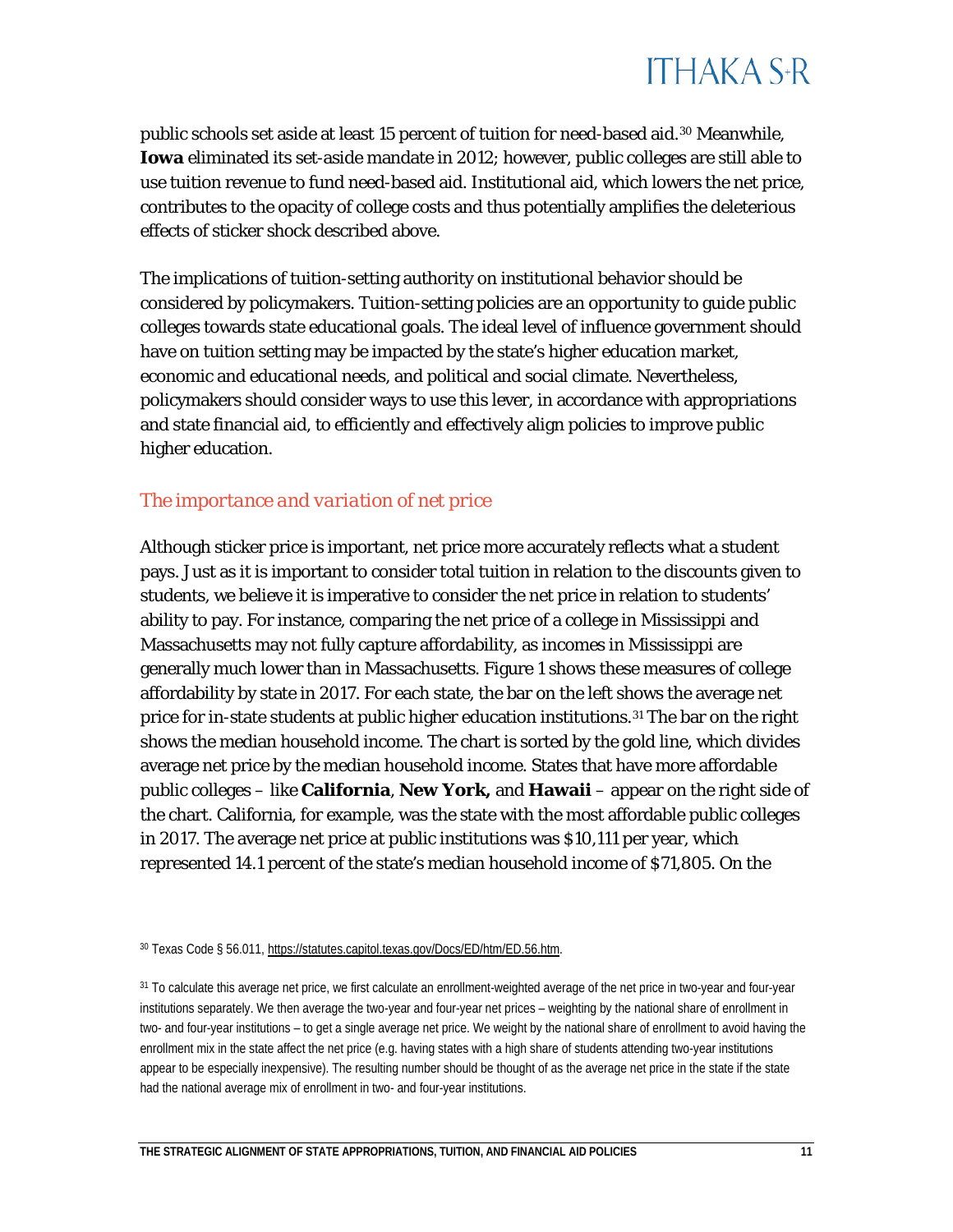#### ITHAKA S+R

other end of the spectrum, Vermont had the least affordable public colleges. The average net price of \$17,363 represented 30.2 percent of the median household income of \$57,513. The net price of public colleges in Vermont was higher than in California and the median income was lower, making public higher education substantially less affordable.



Figure 1 – When comparing average net price to median family income, college affordability varies by state<sup>[32](#page-12-0)</sup>

Source: IPEDS; U.S. Census Bureau's American Community Survey; U.S. Bureau of Labor Statistics. Note: all dollar figures are inflation-adjusted using the CPI to be in 2017 dollars.

While public colleges vary in affordability for in-state students, schools in all states often use out-of-state and foreign students to increase revenues. These students typically pay higher tuition prices than in-state students and typically receive fewer tuition discounts in the form of institutional or other types of financial aid. Public institutions, especially more selective publics, have used this source of revenue to offset declines in state funding, which in many cases has resulted in decreasing enrollments of low-income and

<span id="page-12-0"></span>32 Note: Average net price reflects what the average net price would be if the state had the national enrollment mix of two-year and four-year institutions.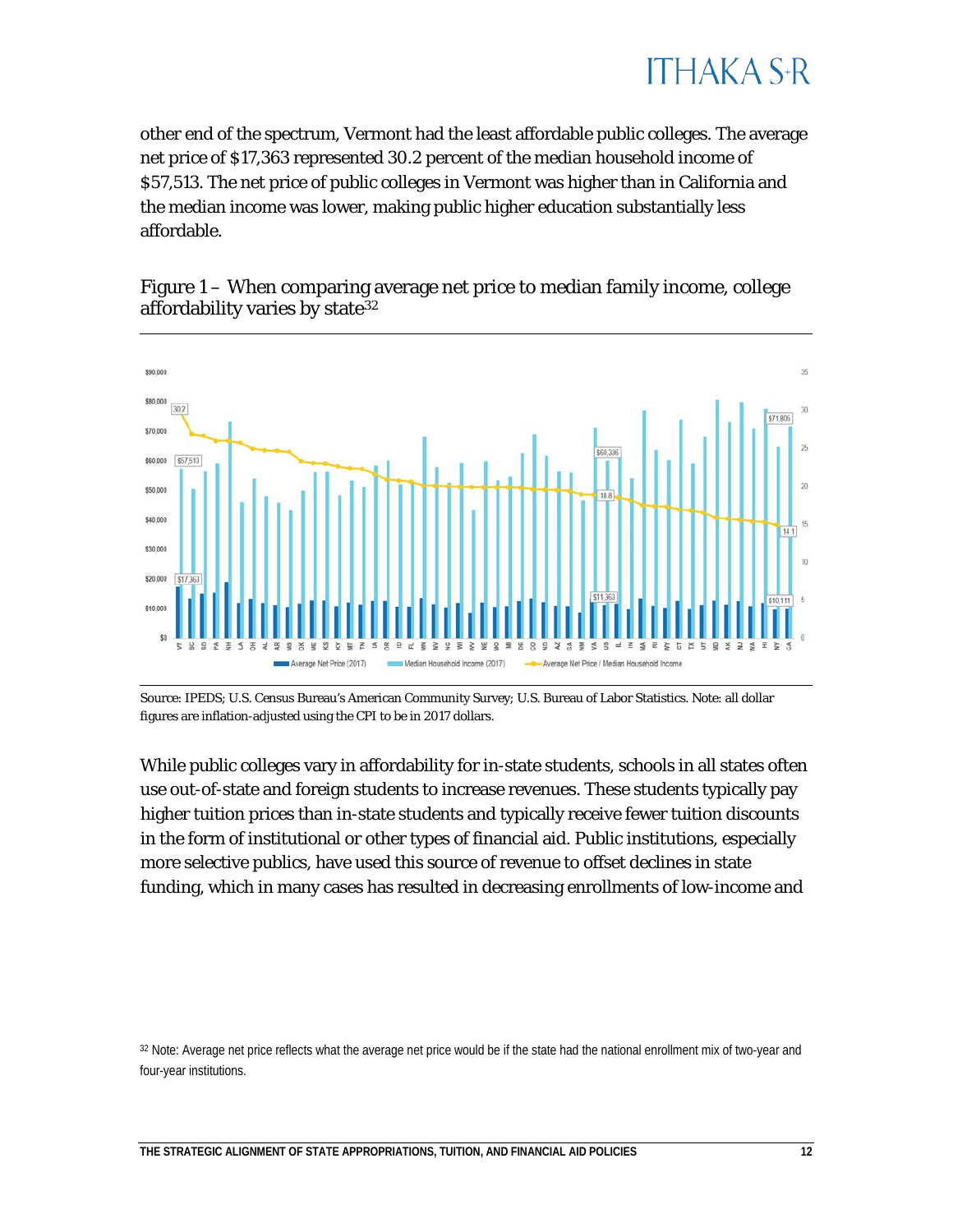

underrepresented minority students. [33](#page-13-0) The use of nonresident enrollment to stabilize revenue may also undercut a state college's mission of supporting the educational needs of state residents. This tension between financial stability and institutional mission is an important consideration for policymakers and governing boards considering tuition freezes as well as the impact that changes in appropriations may have on an institution's tuition setting behavior.

#### **The complexities of state financial aid policies**

In combination with tuition and appropriations, states' financial aid policies can have an important impact on higher education affordability and equity of access. States typically allocate their grant aid programs using one or a combination of two criteria – students' academic merit and students' financial need. Over the last 20 years, states have increased the amount of money spent on grant aid per student, and an increasing share of those funds are distributed based on students' academic merit. Between academic years 1996-97 and 2016-17, average state grant aid per student has increased by nearly 58 percent – from \$520 per student to \$820 per student. Over that same time period, the share of state grant aid allocated based on students' academic merit has increased from 15 percent to 24 percent.<sup>[34](#page-13-1)</sup>

Most scholars agree that merit aid programs disadvantage lower-income students and students of color and that shifting funds from need-based grant programs to merit-based programs likely widens existing enrollment gaps by income and race[.35](#page-13-2) Moreover, merit-based programs may lead to higher tuition prices,<sup>[36](#page-13-3)</sup> possibly dissuading low-income

<span id="page-13-0"></span><sup>33</sup> Ozan Jaquette and Bradley R. Curs, "Creating the Out-of-State University: Do Public Universities Increase Nonresident Freshman Enrollment in Response to Declining State Appropriations?" *Research in Higher Education* 56, no. 6 (2015): 535-565, [https://doi.org/10.1007/s11162-015-9362-2.](https://doi.org/10.1007/s11162-015-9362-2)

Ozan Jaquette, Bradley R. Curs, and Julie R. Posselt, "Tuition Rich, Mission Poor: Nonresident Enrollment Growth and the Socioeconomic and Racial Composition of Public Research Universities," *The Journal of Higher Education* 87, no. 5 (2016): 635- 673[, https://doi.org/10.1353/jhe.2016.0025.](https://doi.org/10.1353/jhe.2016.0025)

<span id="page-13-1"></span><sup>34</sup> Sandy Baum, Jennifer Ma, Matea Pender, and CJ Libassi. "Trends in Student Aid, 2018. Trends in Higher Education Series," New York, NY: College Board Advocacy & Policy Center*,* 2018, [https://research.collegeboard.org/trends/student-aid/resource-library.](https://research.collegeboard.org/trends/student-aid/resource-library)

<span id="page-13-2"></span><sup>35</sup> Bridget Terry Long and Erin Riley, "Financial aid: A Broken Bridge to College Access?" *Harvard Educational Review* 77, no. 1 (2007): 39-63[, https://doi.org/10.17763/haer.77.1.765h8777686r7357.](https://doi.org/10.17763/haer.77.1.765h8777686r7357)

<span id="page-13-3"></span><sup>36</sup> Nathan E. Lassila, "Effects of Tuition Price, Grant Aid, and Institutional Revenue on Low-Income Student Enrollment," *Journal of Student Financial Aid* 41, no. 3 (2011), [https://pdfs.semanticscholar.org/4191/2a2987847c375aab5ab00f0f55cef28397bc.pdf.](https://pdfs.semanticscholar.org/4191/2a2987847c375aab5ab00f0f55cef28397bc.pdf)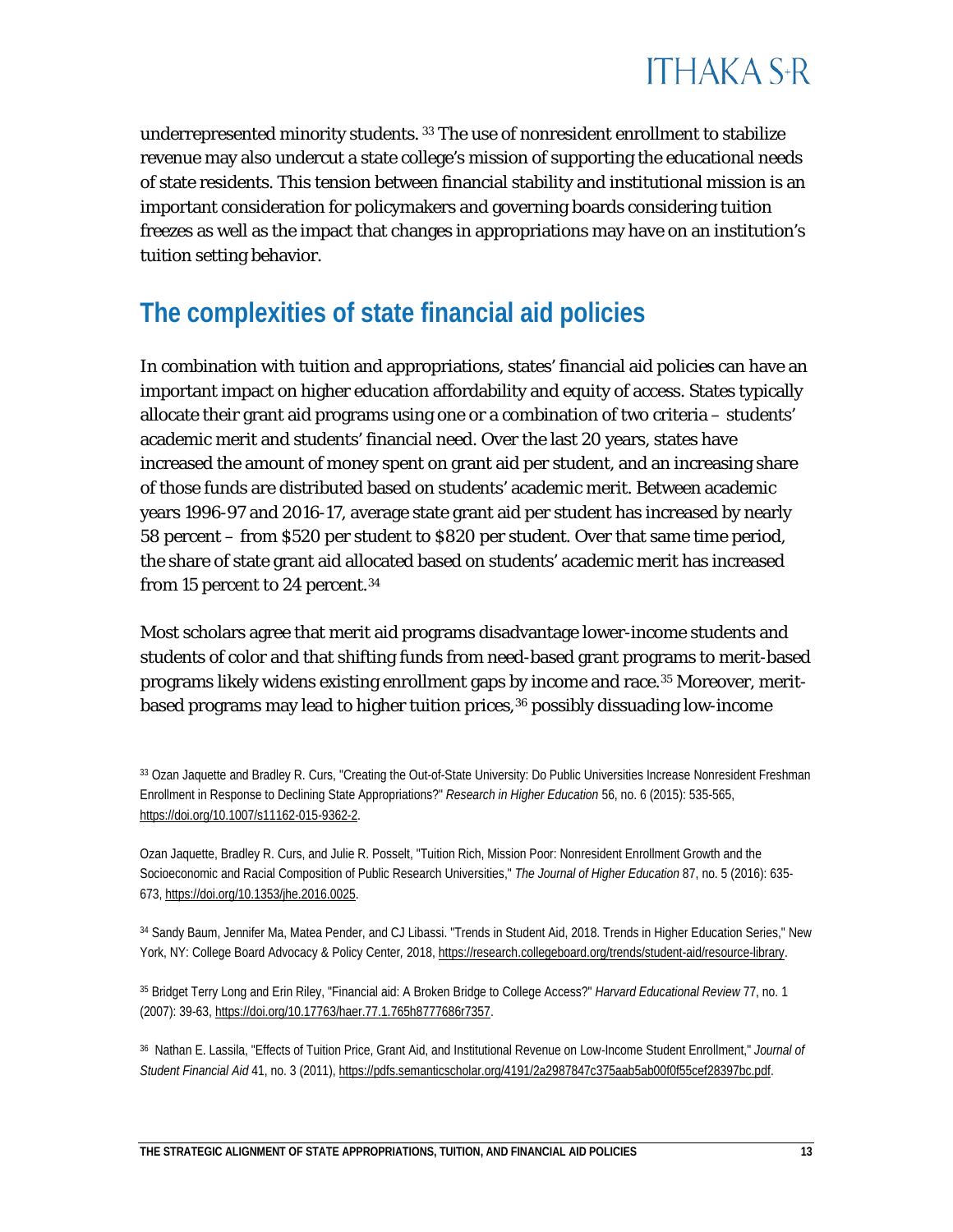students from applying in the first place. Need-based grants, however, increase the likelihood that lower-income students will enroll in college and improve their chances of graduating[.37](#page-14-0)

However, aid alone may not be the answer. Recent research suggests that increased Pell Grant awards did not improve persistence and completion among community college students in Wisconsin,[38](#page-14-1) although other research suggests increased need-based aid may improve completion at public four-year colleges in Texas<sup>[39](#page-14-2)</sup> and Florida.<sup>[40](#page-14-3)</sup> A synthesis of this body of research suggests the complexity of applying for need-based programs is likely to hinder their effectiveness, and states should consider simplifying their grant programs.[41](#page-14-4) Moreover, for students already enrolled, tying their funding to maintaining a certain GPA appears to provide incentives to improve outcomes.[42](#page-14-5)

Additional research has examined more robust programs that award aid coupled with advising, mentoring, or counseling services. These targeted interventions appear to result in higher persistence and completion among low-income individuals.[43](#page-14-6) This serves

<span id="page-14-0"></span><sup>37</sup> Susan M. Dynarski, "Does Aid Matter? Measuring the Effect of Student Aid on College Attendance and Completion," *American Economic Review* 93, no. 1 (2003): 279-288[, https://doi.org/10.1257/000282803321455287.](https://doi.org/10.1257/000282803321455287)

Gabrielle Fack and Julien Grenet, "Improving College Access and Success for Low-Income Students: Evidence from a Large Need-Based Grant Program," *American Economic Journal: Applied Economics* 7, no. 2 (2015): 1-34, [https://doi.org/10.1257/app.20130423.](https://doi.org/10.1257/app.20130423)

<span id="page-14-1"></span><sup>38</sup> Drew M. Anderson and Sara Goldrick-Rab, "Aid After Enrollment: Impacts of a Statewide Grant Program at Public Two-Year Colleges," *Economics of Education Review* 67, December (2018): 148-157, [https://doi.org/10.1016/j.econedurev.2018.10.008.](https://doi.org/10.1016/j.econedurev.2018.10.008)

<span id="page-14-2"></span><sup>39</sup> Jeffrey T. Denning, Benjamin M. Marx, and Lesley J. Turner, "ProPelled: The Effects of Grants on Graduation, Earnings, and Welfare," *American Economic Journal: Applied Economics* 11, no. 3 (2019): 193-224[, https://doi.org/10.1257/app.20180100.](https://doi.org/10.1257/app.20180100)

<span id="page-14-3"></span><sup>40</sup> Benjamin L. Castleman and Bridget Terry Long, "Looking Beyond Enrollment: The Causal Effect of Need-Based Grants on College Access, Persistence, and Graduation," *Journal of Labor Economics* 34, no. 4 (2016): 1023-1073, [https://doi.org/10.1086/686643.](https://doi.org/10.1086/686643)

<span id="page-14-4"></span><sup>41</sup> Susan Dynarski and Judith Scott-Clayton, "Financial Aid Policy: Lessons from Research." Cambridge, MA: National Bureau of Economic Research, 2013[, https://doi.org/10.3386/w18710.](https://doi.org/10.3386/w18710)

<span id="page-14-5"></span><sup>42</sup> Ibid.

<span id="page-14-6"></span><sup>43</sup> Lindsay C. Page, Stacy S. Kehoe, Benjamin L. Castleman, and Gumilang Aryo Sahadewo, "More than Dollars for Scholars the Impact of the Dell Scholars Program on College Access, Persistence, and Degree Attainment," *Journal of Human Resources* 54, no. 3 (2019): 683-725, [https://doi.org/10.3368/jhr.54.3.0516.7935R1.](https://doi.org/10.3368/jhr.54.3.0516.7935R1)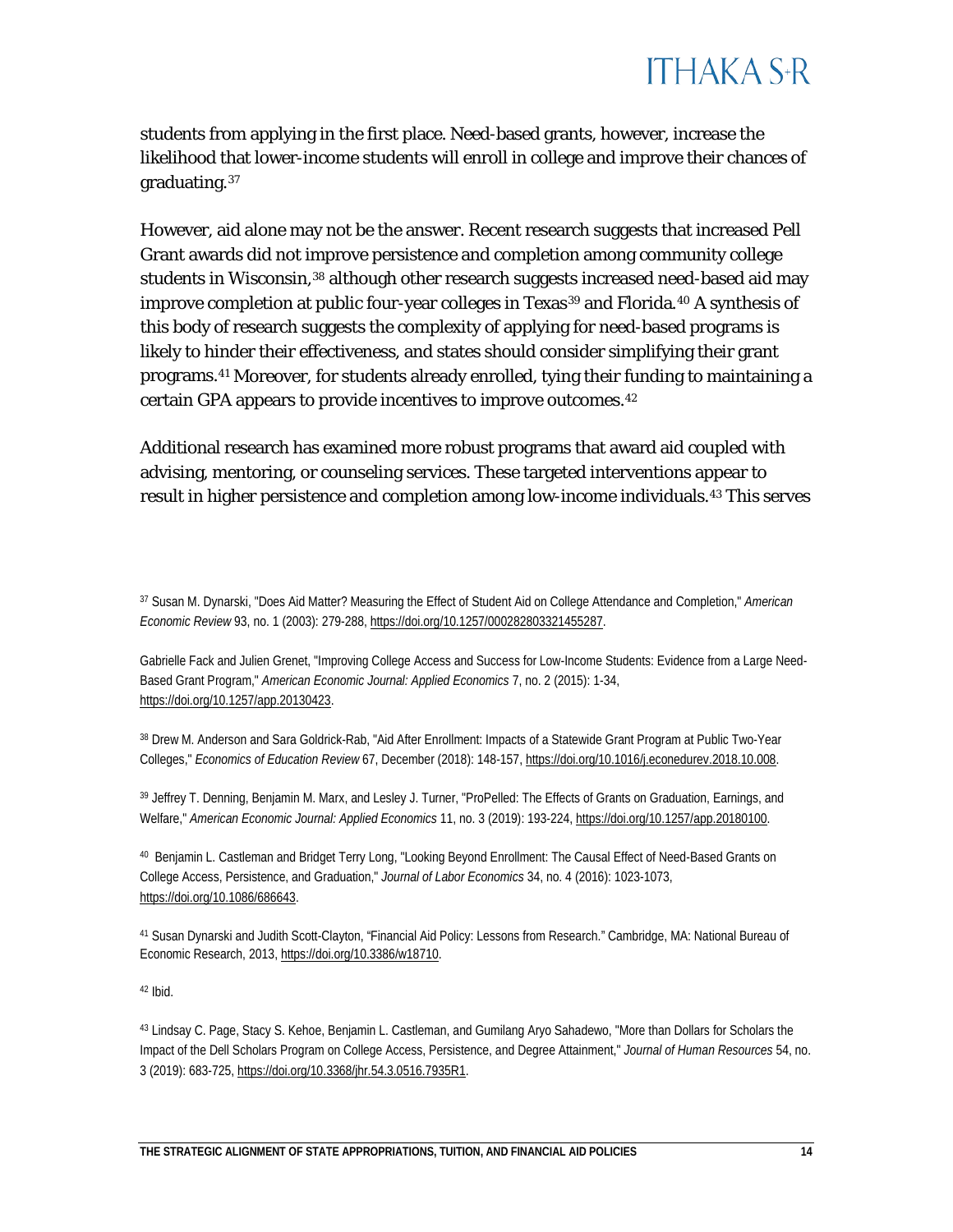

as an important reminder that the alignment of state higher education finance policies is necessary. Need-based grants may not be sufficient to improve student outcomes on their own; however, when coupled with increased appropriations, schools are more likely to have the necessary resources to provide additional student services to needy students.

Figure 2 shows one way of comparing need-based grant aid across states. Rather than dividing need-based grant aid by the number of college students – since the amount of aid provided may affect a student's decision to enroll – we divide by the number of high school graduates in the state. Three states – **Washington**, **California**, and **New York** – provide over \$4,500 in need-based grant aid per high school graduate. Not surprisingly, these states also have among the most affordable public institutions, as shown in Figure 1.

Figure 2 – In 2017, some states provided over \$4,000 in need-based grant aid per high school graduate, while others provided little to none



Source: NASSGAP, NCES Common Core of Data & WICHE Knocking at the College Door report. Note: All dollar figures are inflation-adjusted using the CPI to be in 2017 dollars.

Susan Scrivener and Michael J. Weiss, "More Graduates: Two-Year Results from an Evaluation of Accelerated Study in Associate Programs (ASAP) for Developmental Education Students," *Available at SSRN 2393088*, 2013, [https://dx.doi.org/10.2139/ssrn.2393088.](https://dx.doi.org/10.2139/ssrn.2393088)

Josh Angrist, Sally Hudson, and Amanda Pallais. "Evaluating Econometric Evaluations of Post-Secondary Aid," *American Economic Review* 105, no. 5 (2015): 502-07[, https://doi.org/10.1257/aer.p20151025.](https://doi.org/10.1257/aer.p20151025)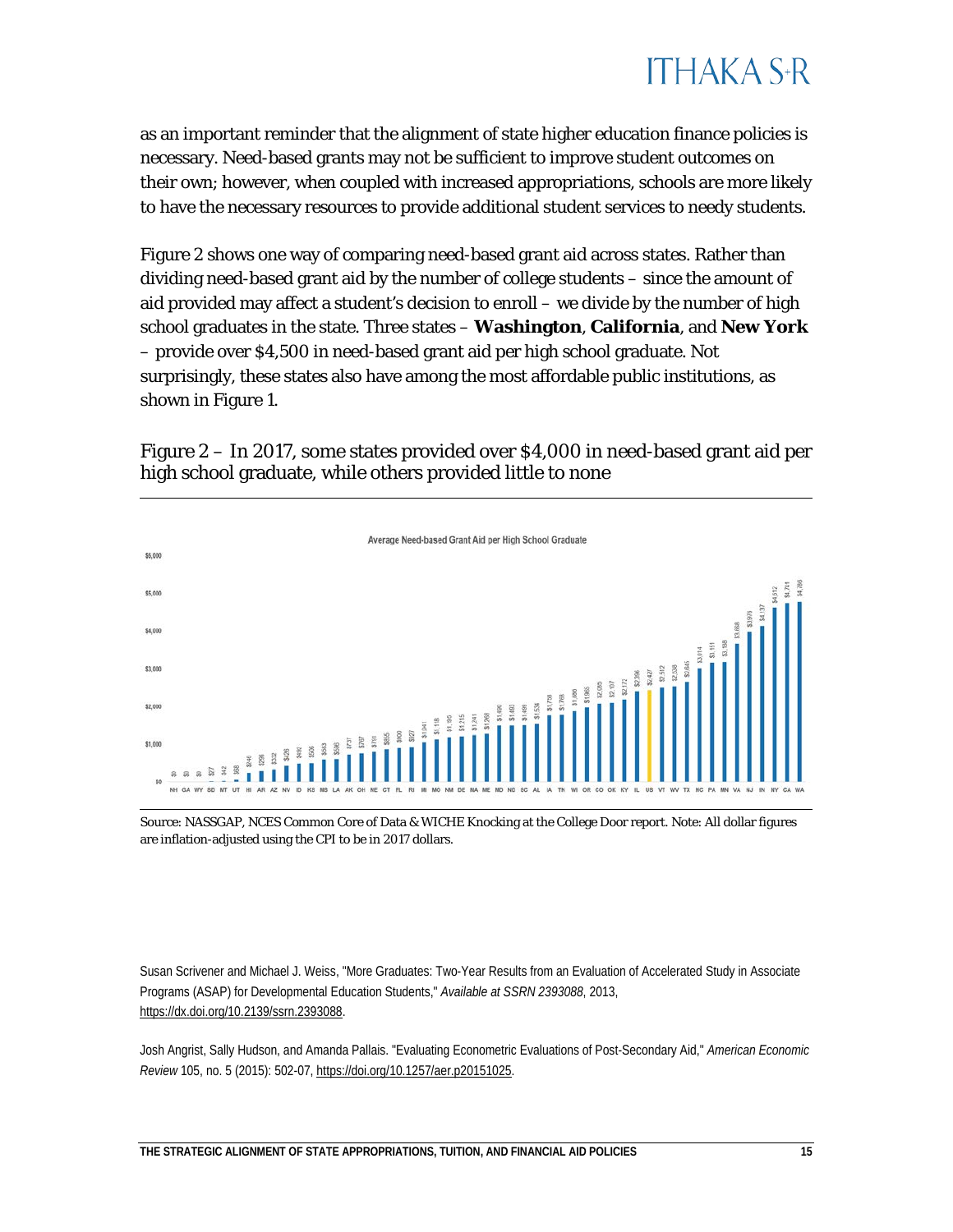

The amount of aid allocated is an important factor in achieving equity of access to a state's public colleges. However, the process for allocating that aid can also impact equity, especially the timing of the grants and the eligibility criteria used to award them. Many states utilize "first-come, first-served" aid application processes, which require students to apply for aid before they finish their applications or make their decisions about where to attend. Students who apply for aid early in the process are more likely to receive aid and receive aid in higher amounts than students who apply later in the process.[44](#page-16-0) This type of system inherently favors students with more knowledge of the college application and the financial aid processes, as well as those with parental support and involvement. As such, low-income and first-generation students may not maximize the amount of aid they receive, or may miss out receiving any state aid.

In many states there is a misalignment between admissions and FAFSA deadlines resulting in some students having to make application and enrollment decisions prior to obtaining their financial aid award. Without knowing their aid award, students do not know the net price they will pay and thus may not apply due to the perceived price which is the published tuition and fees. These misaligned deadlines may favor wealthier students, for whom money is less of an issue, and those with more college knowledge, who may have a better understanding of their likely net price. **Tennessee** provides an example of how state policy can remedy this misalignment. As part of its goal to increase college attainment, the state has created the Tennessee FAFSA Frenzy which works with schools and communities to facilitate high school seniors' completion of the FAFSA by the state's aid application deadline of February 1.[45](#page-16-1) In this way, Tennessee stymies the potential deleterious effects of an early aid application deadline and also provides students with their total aid package earlier which gives students more time to consider their postsecondary options.

States must also decide what eligibility criteria to set for both merit and need-based grant aid. Grant aid programs in many states require students to be enrolled full-time or to be recent high school graduates in order to be eligible for aid. These rules naturally exclude part-time students and adult students, who are more likely to be lower-income or from an underrepresented group. For instance, Georgia's Hope Scholarship, which

<span id="page-16-0"></span><sup>44</sup> Mary Feeney and John Heroff, "Barriers to Need-Based Financial Aid: Predictors of Timely FAFSA Completion Among Low-Income Students," *Journal of Student Financial Aid* 43, no. 2 (2013)[, https://files.eric.ed.gov/fulltext/EJ1018067.pdf.](https://files.eric.ed.gov/fulltext/EJ1018067.pdf)

<span id="page-16-1"></span><sup>45</sup> Mary Nelle Karas, Amanda Klafehn, and Courtney Souter, "Tennessee's FAFSA Frenzy: Data, Communications, and Statewide Partnerships," Nashville, TN: Tennessee Higher Education Commission, 2018, [https://www.tbr.edu/sites/default/files/media/2018/10/5%20FAFSA%20Presentation\\_Equity%20Conference\\_10012018.pdf.](https://www.tbr.edu/sites/default/files/media/2018/10/5%20FAFSA%20Presentation_Equity%20Conference_10012018.pdf)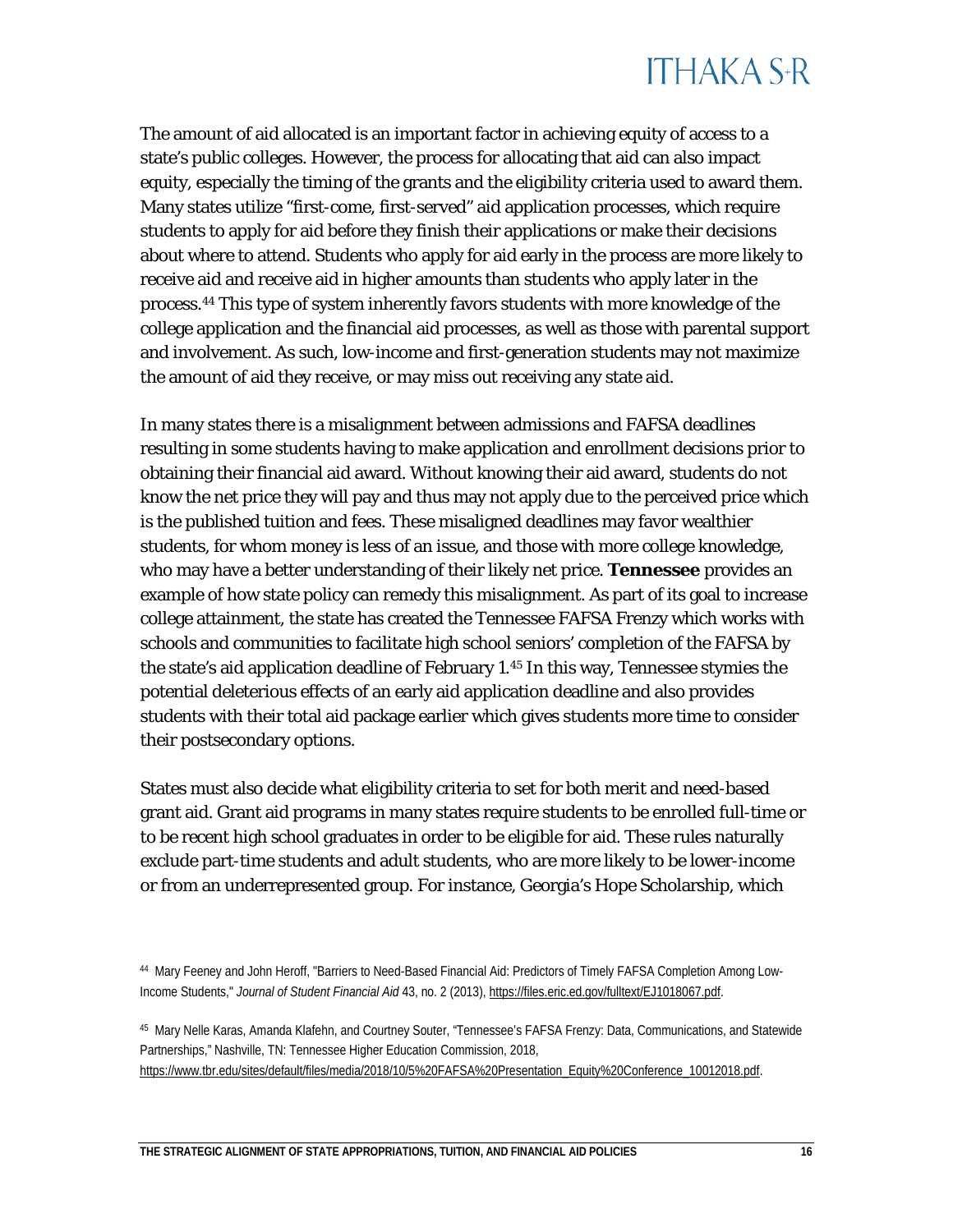awards aid based on high school grades, naturally excludes adult students who do not apply to college directly from high school. For need-based aid, students typically must attend full time to receive full benefits. For example, in Minnesota, part-time students have their award prorated based on the number of credits. However, the parent or student contribution used in the award formula is not reduced if the student takes fewer credits, so a student who is eligible for an award with a full-time course load may be expected to pay more out-of-pocket at a lower enrollment level.<sup>[46](#page-17-0)</sup>

Among the most significant need-based grant aid programs are states with promise programs or free-college programs. Tennessee and New York have two of the most robust and well-known programs. **New York's** Excelsior Scholarship, for example, provides free tuition for eligible students pursuing four-year degrees at CUNY and SUNY campuses with a family income under \$75,000. This, however, is a "last-dollar" program, meaning that it provides funding for tuition costs *after* all other grants and scholarships – federal, state, institutional – are taken into account. Last-dollar programs are less likely to benefit many low-income students than their more moderate-income peers.  $47$ The NY Excelsior Scholarship, for instance, can only be used for tuition and fees, unlike federal student aid dollars which can help students buy books and pay for housing and food. Under last-dollar state programs, federal sources of aid must first be applied to tuition charges, thus precluding students from using last-dollar funds to cover the full cost of attending college (i.e., housing, books, or meals). In these cases, low-income students whose tuition charges are largely covered by federal awards likely receive less or no aid from last-dollar state programs, while moderate-income students likely receive more.[48](#page-17-2) These equity implications are important for policymakers to consider when designing legislation.<sup>[49](#page-17-3)</sup>

Promise programs have become increasingly widespread and range in size from individual towns to entire state. These programs also take many forms and include both

<span id="page-17-1"></span><sup>47</sup> Casey Bayer, "What Does Free College Really Mean?" Harvard Graduate School of Education, Accessed June 3, 2019, [https://www.gse.harvard.edu/news/17/01/what-does-free-college-really-mean.](https://www.gse.harvard.edu/news/17/01/what-does-free-college-really-mean)

<span id="page-17-2"></span><sup>48</sup> Sara Goldrick-Rab, *Paying The Price: College Costs, Financial Aid, and the Betrayal of the American Dream*, Chicago, IL: University of Chicago Press, 2016[, https://www.press.uchicago.edu/ucp/books/book/chicago/P/bo24663096.html.](https://www.press.uchicago.edu/ucp/books/book/chicago/P/bo24663096.html)

<span id="page-17-3"></span><sup>49</sup> The NY Excelsior Scholarship also requires students to remain a NY resident after college or the awarded dollars are converted into state-backed loans which must be repaid. Students who have more family resources may be more financially capable of turning down out-of-state opportunities and absorbing additional loans. This conversion to loans may have additional equity implications.

<span id="page-17-0"></span><sup>46</sup> Minnesota Office of Higher Education, "Minnesota State Grant," Accessed June 3, 2019, [https://www.ohe.state.mn.us/mPg.cfm?pageID=138.](https://www.ohe.state.mn.us/mPg.cfm?pageID=138)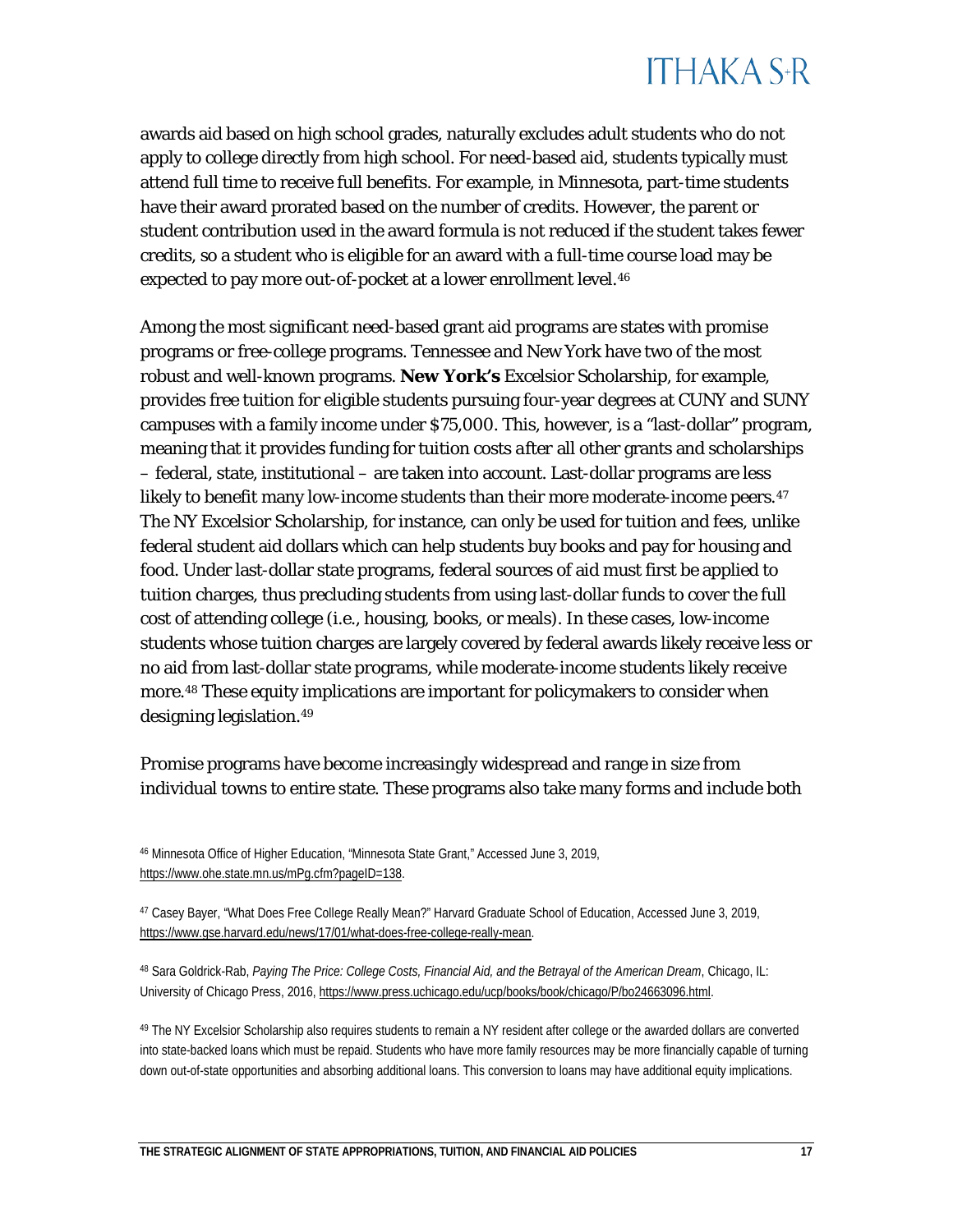

first- and last-dollar awards. Although the exact structure varies extensively, the general premise is that promise programs typically cover the full price of tuition.[50](#page-18-0) Promise programs are more likely to improve retention and completion rates when the funding provided to low income students is packaged with other support services, like advising and mentoring support. **Tennessee's** Promise Scholar Program, for example, includes an advisory component. The state also launched Tennessee Reconnect, which grants lastdollar funding specifically for adults to attend public community colleges for free and especially targets veterans and active-duty service members. Due to the variation in programs, the effectiveness of promise programs, generally, has not been fully evaluated.<sup>[51](#page-18-1)</sup>

One key benefit of promise programs is the "free" college messaging. Advocates for such programs suggest that the free college message changes the mindset of individuals who would have been less likely to enroll in college. By making the price of college a nonfactor, students may be more likely to envision college as a more certain part of their future.[52](#page-18-2) However, a recent simulation study suggests that free community college may draw students away from four-year programs and decrease their likelihood of eventually completing a four year degree.<sup>[53](#page-18-3)</sup> This study is supported by previous research that suggests the Adams Scholarship in Massachusetts caused students to enroll in lower quality public institutions and thus complete their degrees at lower rates.<sup>[54](#page-18-4)</sup> The potential benefits of "free" college messaging must be balanced with the potential unintended consequences of such programs. Policymakers should consider both sides of the coin as they strategically align state funding policies.

<span id="page-18-0"></span><sup>50</sup> Laura W. Perna and Elaine W. Leigh, "Understanding the Promise: A Typology of State and Local College Promise Programs," *Educational Researcher* 47, no. 3 (2018): 155-180, [https://doi.org/10.3102%2F0013189X17742653.](https://doi.org/10.3102%2F0013189X17742653)

<span id="page-18-1"></span><sup>51</sup> Ibid.

<span id="page-18-2"></span><sup>52</sup> Madeline St. Amour, "Study Minimizes the Impact of Free Community College," Inside Higher Ed, September 6, 2016, [https://www.insidehighered.com/news/2019/09/06/study-plays-down-potential-impact-free-community-college-four-year-graduation.](https://www.insidehighered.com/news/2019/09/06/study-plays-down-potential-impact-free-community-college-four-year-graduation)

<span id="page-18-3"></span><sup>53</sup> Christopher Avery, Jessica Howell, Matea Pender, and Bruce Sacerdote, "Policies and Payoffs to Addressing America's College Graduation Deficit" BPEA Conference Draft, Fall 2019, [https://www.brookings.edu/wp-content/uploads/2019/09/Avery-et](https://www.brookings.edu/wp-content/uploads/2019/09/Avery-et-al_conference-draft.pdf)[al\\_conference-draft.pdf.](https://www.brookings.edu/wp-content/uploads/2019/09/Avery-et-al_conference-draft.pdf)

<span id="page-18-4"></span><sup>54</sup> Sarah R. Cohodes and Joshua S. Goodman, "Merit Aid, College Quality, and College Completion: Massachusetts' Adams Scholarship as an In-Kind Subsidy," *American Economic Journal: Applied Economics* 6, no. 4 (2014): 251-85, [https://doi.org/10.1257/app.6.4.251.](https://doi.org/10.1257/app.6.4.251)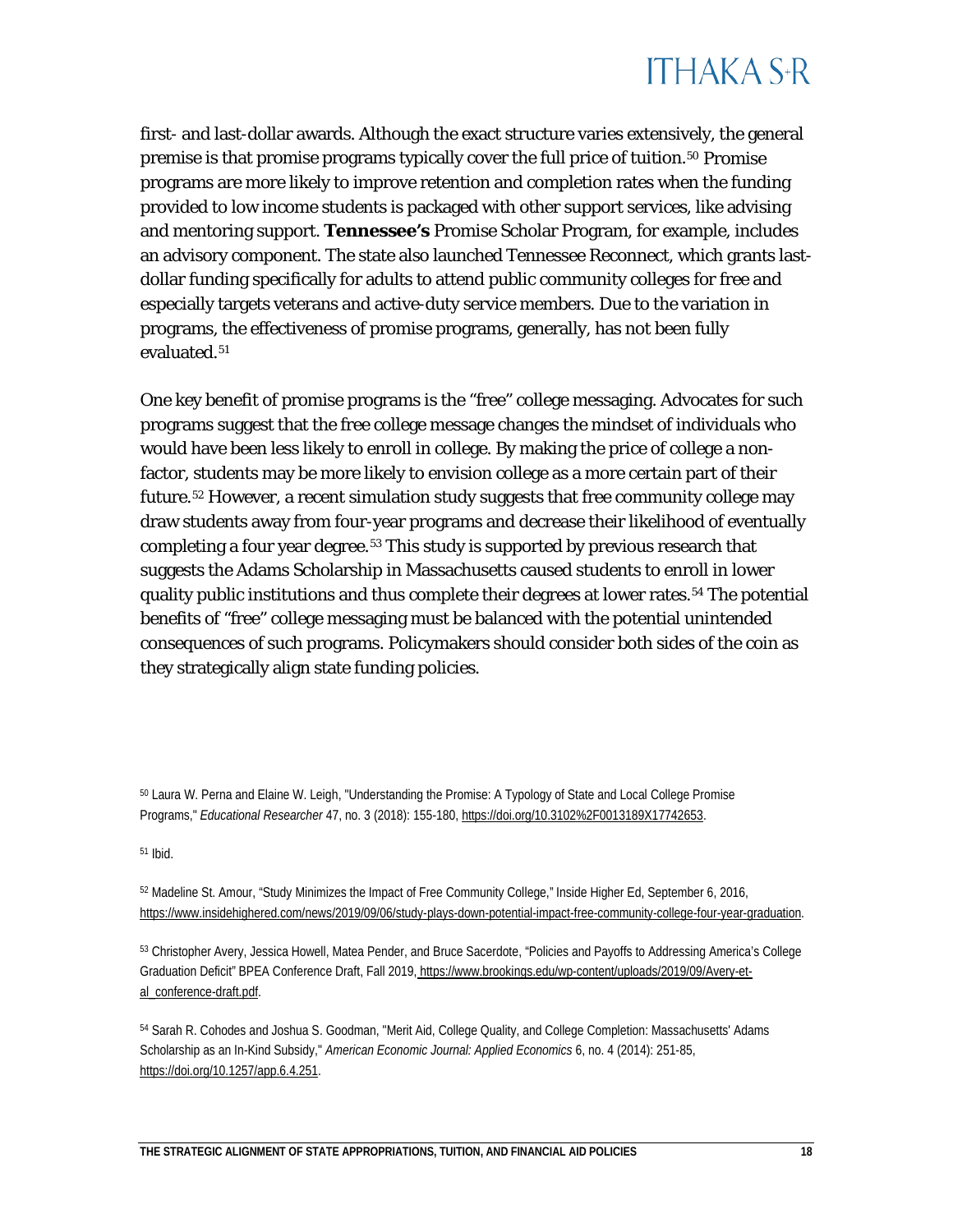Just as "free" college programs have the potential to concentrate enrollment in certain institutions or sectors, the design of state financial aid programs may expand or limit institutional choice. For example, 42 of 50 states allow students to use state need-based grants at private institutions, and the proportion of state need-based dollars that go to private institutions ranges from less than one percent to more than 80 percent.<sup>[55](#page-19-0)</sup> In this way, the design of state aid programs can either facilitate choice in college enrollment and expand a student's options, or funnel students into specific colleges. Research also shows that large state need-based grants increase the diversity of institutions lowincome students attend, including increasing their enrollment at in-state four-year institutions.[56](#page-19-1) State policymakers should be clear about the intended goals of their higher education financing strategy and build policy around that. The utility between concentrating access among a small group of institutions or broadening student choice will depend on each state's postsecondary market and other finance-related policies.

#### **Strategically aligning appropriations, tuition setting, and financial aid programs**

Although much of the conversation about state financing of public colleges since the Great Recession has focused on undoing dramatic budget cuts, restoring higher education funding is not sufficient. Investment in higher education has numerous public and private returns; however, the returns vary across institutions. For example, students' earnings vary by institution type,  $57$  as do the expected tax revenues derived from those earnings.[58](#page-19-3) From public financing and state economic perspectives, it makes sense to increase postsecondary attainment. Having additional college-trained workers results in more economic activity, a higher tax base, and less spending of state dollars on social services targeted towards the needy. However, targeting public investment efficiently requires a deliberate alignment of multiple higher education strategies.

<span id="page-19-0"></span><sup>55</sup> "48th Annual Survey Report on State-Sponsored Student Financial Aid," Washington, DC: National Association of State Student Aid and Grant Programs[, https://www.nassgapsurvey.com/survey\\_reports/2016-2017-48th.pdf.](https://www.nassgapsurvey.com/survey_reports/2016-2017-48th.pdf)

<span id="page-19-1"></span><sup>56</sup> Laura W. Perna and Marvin A. Titus, "Understanding Differences in the Choice of College Attended: The Role of State Public Policies," *The Review of Higher Education* 27, no. 4 (2004): 501-525[, http://dx.doi.org/10.1353/rhe.2004.0020.](http://dx.doi.org/10.1353/rhe.2004.0020)

<span id="page-19-2"></span>57 Kristin Blagg and Erica Blom, "Evaluating the Return on Investment in Higher Education: An Assessment of Individual-and State-Level Returns," Washington, DC: Urban Institute, 2018[, https://eric.ed.gov/?id=ED592627.](https://eric.ed.gov/?id=ED592627)

<span id="page-19-3"></span><sup>58</sup> Jennifer Ma, Matea Pender, and Meredith Welch, "Education Pays 2016: The Benefits of Higher Education for Individuals and Society. Trends in Higher Education Series," New York, NY: College Board, 2016[, https://eric.ed.gov/?id=ED572548.](https://eric.ed.gov/?id=ED572548)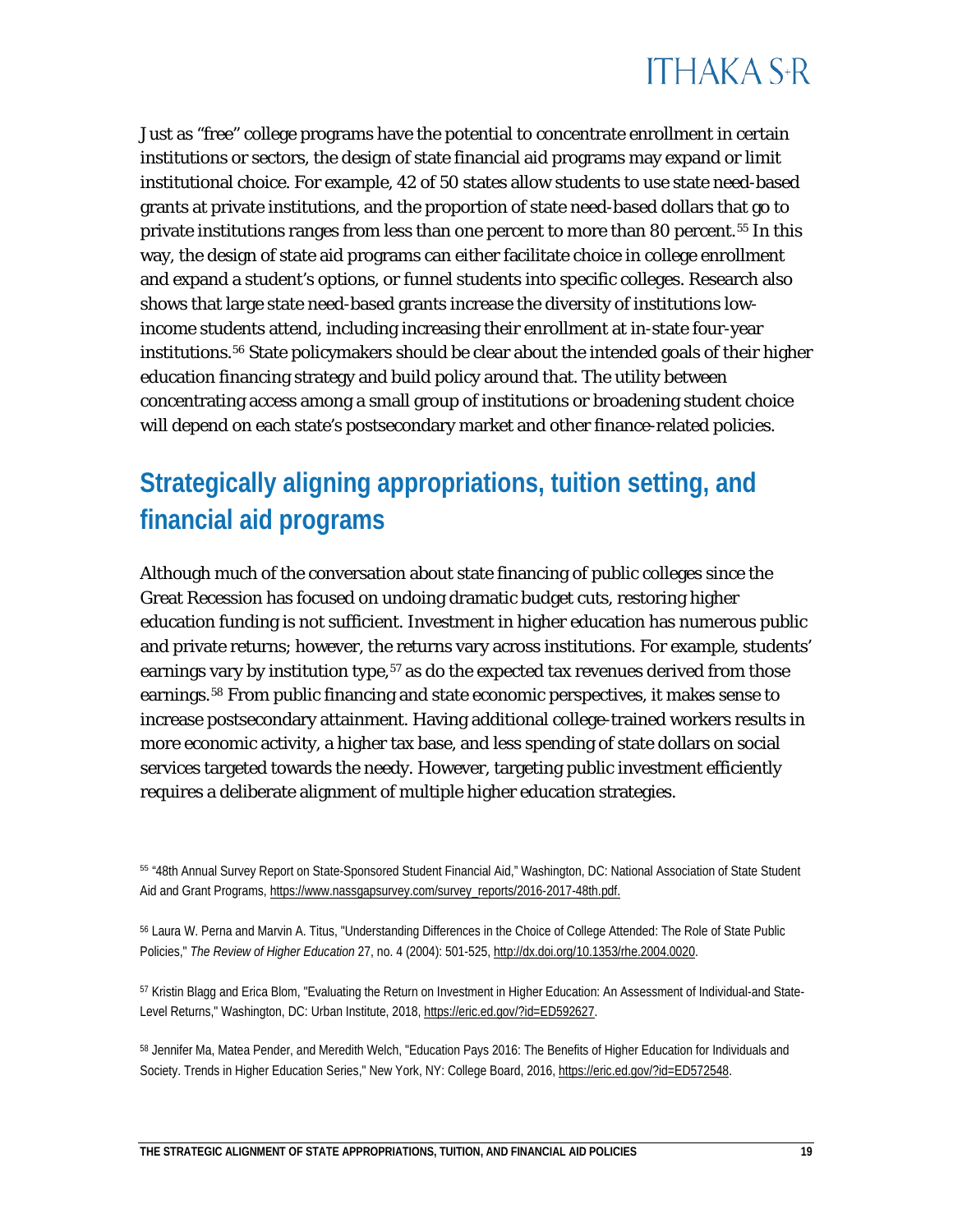An effective strategy must first recognize the heterogeneity that exists within the postsecondary market. The cost to produce a credential and the efficiency of degree production varies across institution types. Institutions that produce credentials efficiently or that are particularly effective at graduating students are poised to provide large returns to state investment. For example, public minority serving institutions appear to be more effective at producing college graduates than private minority serving institutions.[59](#page-20-0) There is also evidence that public master's institutions are largely cost efficient and represent an opportunity to benefit from economies of scale in undergraduate training.<sup>[60](#page-20-1)</sup> States would benefit from targeting funding towards these cost-effective public options in order to improve overall attainment.

Of course, before investments are made, state leaders must assess the current financial health of their postsecondary system as a whole as well as the health of individual colleges and campuses. Current funding policies may be disproportionately harming some institutions. For example, Minority Serving Institutions (MSIs) see disproportionate decreases in funding under performance-based funding policies.<sup>[61](#page-20-2)</sup> In order to strategically invest in higher education, state leaders must assess the unique financial situations of their colleges to better understand where public dollars can maximize opportunities for students.

Similarly, cost-effectiveness varies across programs that seek to provide opportunities to historically underserved students and thus close equity gaps. For example, state aid dollars appear to have the largest impact on attendance for low-income students, [62](#page-20-3) while findings from the evaluation of the HAIL (High Achieving Involved Leader) Scholarship at University of Michigan (UM), which guarantees four years of free tuition and fees at UM for lower-income Michigan residents, found disproportionate effects for lower-

<span id="page-20-0"></span><sup>59</sup> G. Thomas Sav, "Minority serving college and university cost efficiencies." *Journal of Social Sciences* 8, no. 1 (2012), [https://doi.org/10.5539/ibr.v5n3p26.](https://doi.org/10.5539/ibr.v5n3p26)

<span id="page-20-1"></span><sup>60</sup> Marvin A. Titus, Adriana Vamosiu, and Kevin R. McClure, "Are Public Master's Institutions Cost Efficient? A Stochastic Frontier and Spatial Analysis," *Research in Higher Education* 58, no. 5 (2017): 469-496[, https://doi.org/10.1007/s11162-016-9434-y.](https://doi.org/10.1007/s11162-016-9434-y)

<span id="page-20-2"></span><sup>61</sup> Nicholas Hillman and Daniel Corral, "The Equity Implications of Paying for Performance in Higher Education," *American Behavioral Scientist* 61, no. 14 (2017): 1757-1772[, https://doi.org/10.1177%2F0002764217744834.](https://doi.org/10.1177%2F0002764217744834)

<span id="page-20-3"></span><sup>62</sup> Lyle Mckinney, "An Analysis of Policy Solutions to Improve the Efficiency and Equity of Florida's Bright Futures Scholarship Program," *Florida Journal of Educational Administration & Policy* 2, no. 2 (2009): 85-101, [https://files.eric.ed.gov/fulltext/EJ930108.pdf.](https://files.eric.ed.gov/fulltext/EJ930108.pdf)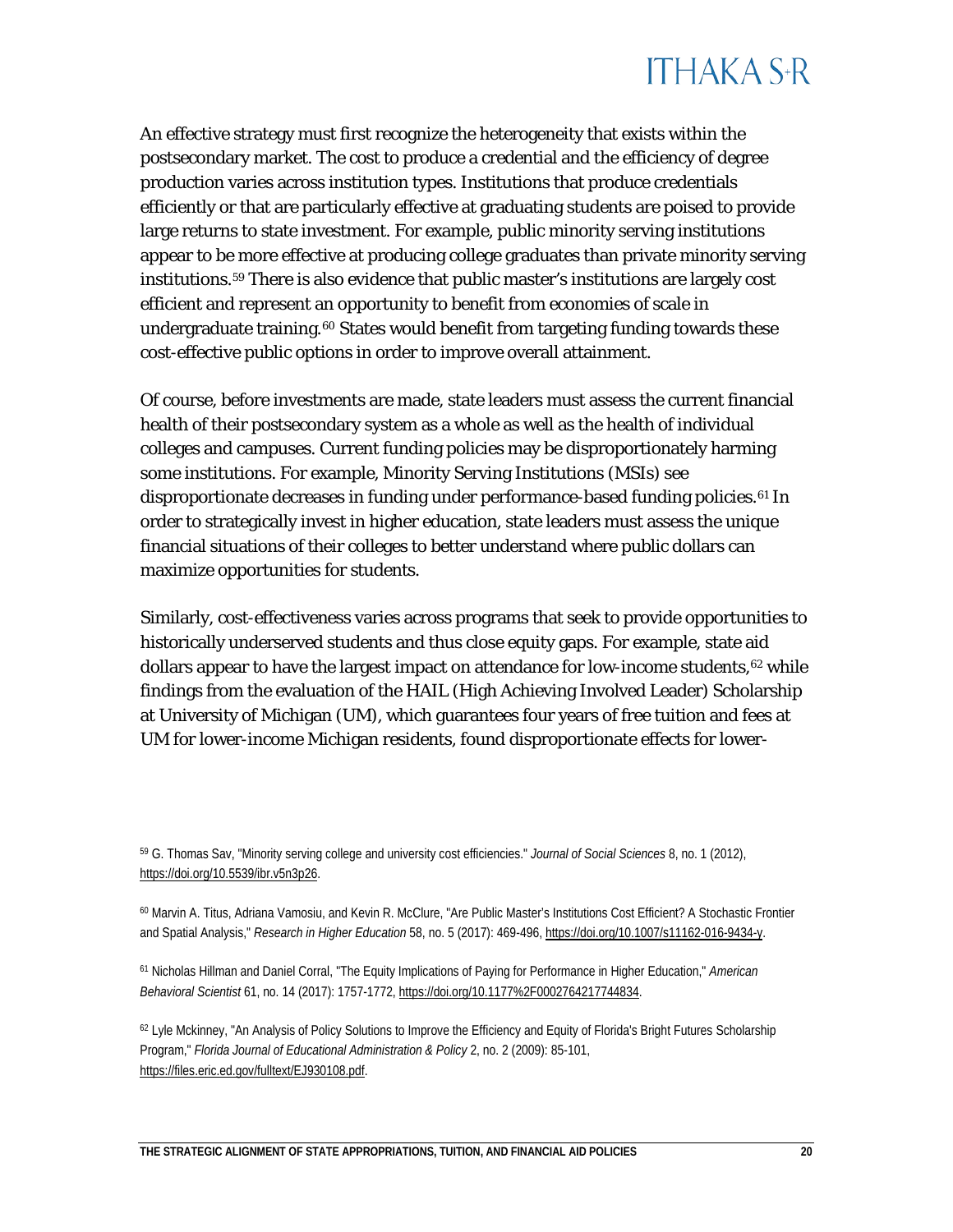income rural students and those living farther from the university.[63](#page-21-0) If reducing the needs for social welfare programs and increasing the tax base are important state goals, helping low-income students access postsecondary options and eventually earn a living wage should be part of the strategy. Moreover, as states consider the heterogeneous effects that aid programs have on specific populations, they can tailor their strategies to improve access and attainment. While increasing overall higher education funding will help achieve this goal, strategically aligning finance policy to give historically underserved students the best chance at postsecondary success is a more effective way to reach an attainment goal.

Faced with limited funds, policymakers are often faced with a trade-off between increasing aid programs and increasing appropriations. This mirrors the point made above, that states must increase access to historically underserved students, but that access must be to quality institutions. Research suggests that a state legislature with more professional staff is more likely to increase need-based aid rather than delegating the responsibilities of financing low-income students to colleges via increased appropriations.[64](#page-21-1) Additionally, the decision to fund appropriations, need-based aid, or merit-based aid appears to be dominated by political influences rather than a strategic alignment between appropriations and aid programs.<sup>[65](#page-21-2)</sup> We suggest that state politicians rely more heavily on legislative staff and state education officials for guidance on strategic postsecondary investments.

#### *The case of Virginia*

The State Council of Higher Education in **Virginia** (SCHEV) is one example of a state that has proposed a strategic alignment in its FY2020 budget. The proposal seeks funds to limit tuition increases, provide additional student financial aid, and support

<sup>63</sup> Susan Dynarski, C. J. Libassi, Katherine Michelmore, and Stephanie Owen, "Closing the Gap: The Effect of a Targeted, Tuition-Free Promise on College Choices of High-Achieving, Low-Income Students," Cambridge, MA: National Bureau of Economic Research, 2018, [https://doi.org/10.3386/w25349.](https://doi.org/10.3386/w25349)

<span id="page-21-0"></span>

<span id="page-21-1"></span><sup>64</sup> Robert C. Lowry, "Subsidizing Institutions vs. Outputs vs. Individuals: States' Choices for Financing Public Postsecondary Education," *Journal of Public Administration Research and Theory* 26, no. 2 (2015): 197-210[, https://doi.org/10.1093/jopart/muv024.](https://doi.org/10.1093/jopart/muv024)

<span id="page-21-2"></span><sup>65</sup> Michael K. McLendon, David A. Tandberg, and Nicholas W. Hillman, "Financing College Opportunity: Factors Influencing State Spending on Student Financial Aid and Campus Appropriations, 1990 through 2010," *The ANNALS of the American Academy of Political and Social Science* 655, no. 1 (2014): 143-162, Financing College Opportunity: Factors Influencing State Spending on Student Financial Aid and Campus Appropriations, 1990 through 2010.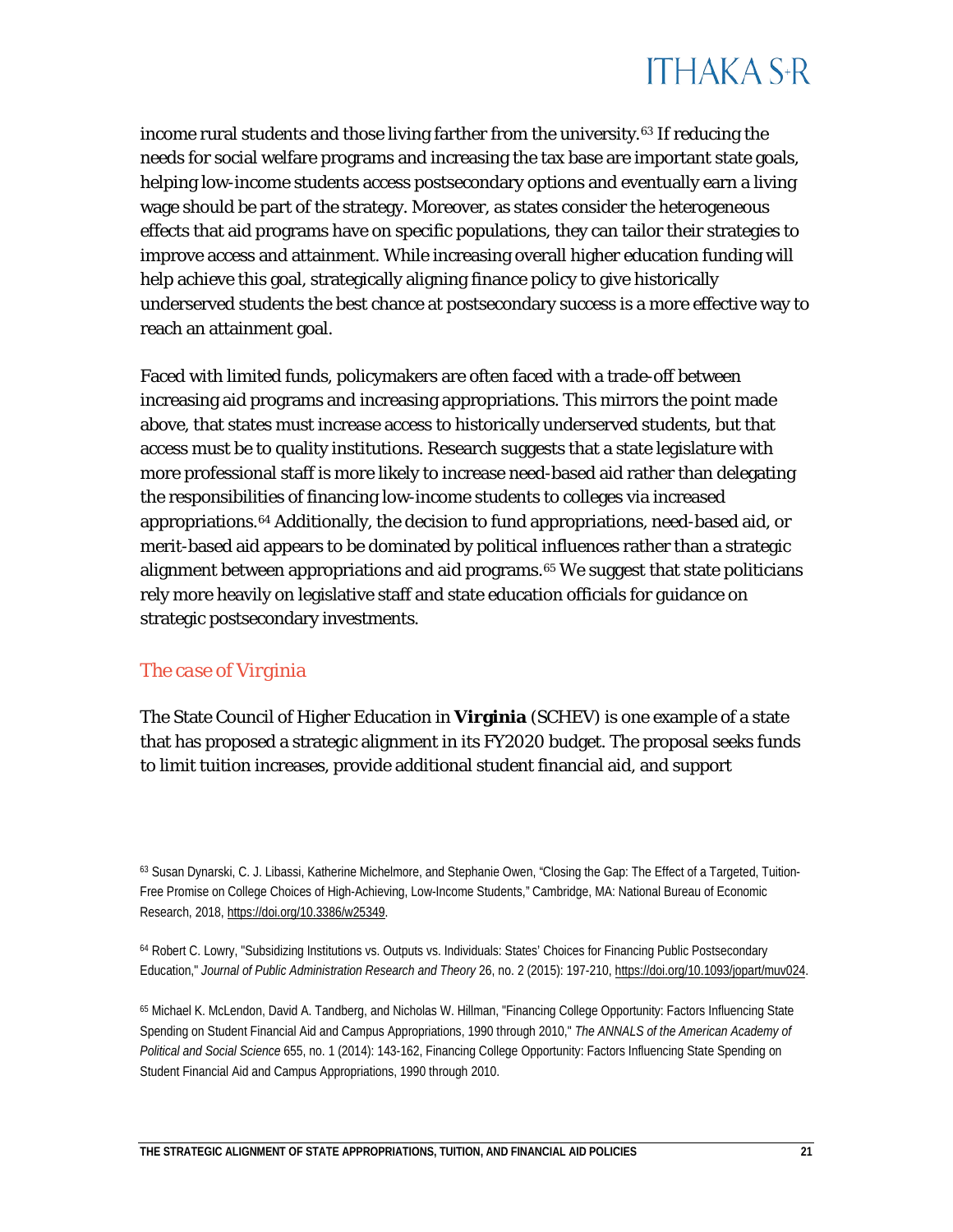institutional excellence.[66](#page-22-0) Specifically, SCHEV's budget and policy recommendations include creating a separate fund to partially offset faculty salary increases, helping Virginia public colleges remain competitive with institutions in other states and ensuring high-quality public options. This fund is similar to direct appropriations, but it is explicitly earmarked for faculty recruitment and retention. Earmarked funds are also allocated through the Higher Education Equipment Trust Fund (HEETF). HEETF dollars are allocated to campuses depending on their needs in order to ensure each college is equipped to serve its region and unique student population. The budget also calls for increases in state student aid allocations to certain public colleges. Virginia colleges have their own tuition-setting authority, with some restrictions on the use of tuition revenue to subsidize out-of-state students, and the Council monitors enrollment trends to ensure lower-income students have opportunities to access all institutions. SCHEV recommends the state provide additional funds to schools with decreasing student populations, to help buffer loss of overall revenue and thus potential institutional aid dollars, as well as to schools with noticeable decreases in lower-income students under the premise that additional resources will enable institutions to lower the financial barriers lower-income students face and thus increase access for these individuals. Additionally, student aid allocations are targeted towards institutions based on the average level of need met, and each institution has a state-identified minimum.

The more general Tuition Assistance Grant (TAG) program, aimed at lower-income students, has included a special allocation for seniors planning to enter the teaching profession. Because this award does not come until the final year of schooling, its incentive power appears to be diminished. SCHEV has recommended ending this program and redirecting the dollars into the general TAG fund in order to increase the maximum grant awarded in the first year. The Council notes that other policies have already been implemented to address the teacher shortage and the current use of TAG dollars is duplicative.

SCHEV's overall recommendation is to increase state funding to public higher education. Such an increase would benefit lower-income and underrepresented minority students' access to quality postsecondary opportunities. However, SCHEV also recommends explicit strategies to align various postsecondary finance policies including state financial aid programs, general and earmarked appropriations, and tuition-setting policies (and the restrictions that accompany tuition revenue spending). This focus on all three aspects of higher education funding is intended to help institutions maintain their

<span id="page-22-0"></span><sup>66</sup> [State](http://www.schev.edu/docs/default-source/Reports-and-Studies/2018-reports/fy2020budget-recommendations11918.pdf) Council of Higher Education for Virginia, "FY 2020 Budget and Policy Recommendations for Higher Education in Virginia." Accessed June 3, 2019, [https://www.schev.edu/docs/default-source/Reports-and-Studies/2018-reports/fy2020budget](https://www.schev.edu/docs/default-source/Reports-and-Studies/2018-reports/fy2020budget-recommendations11918.pdf)[recommendations11918.pdf.](https://www.schev.edu/docs/default-source/Reports-and-Studies/2018-reports/fy2020budget-recommendations11918.pdf)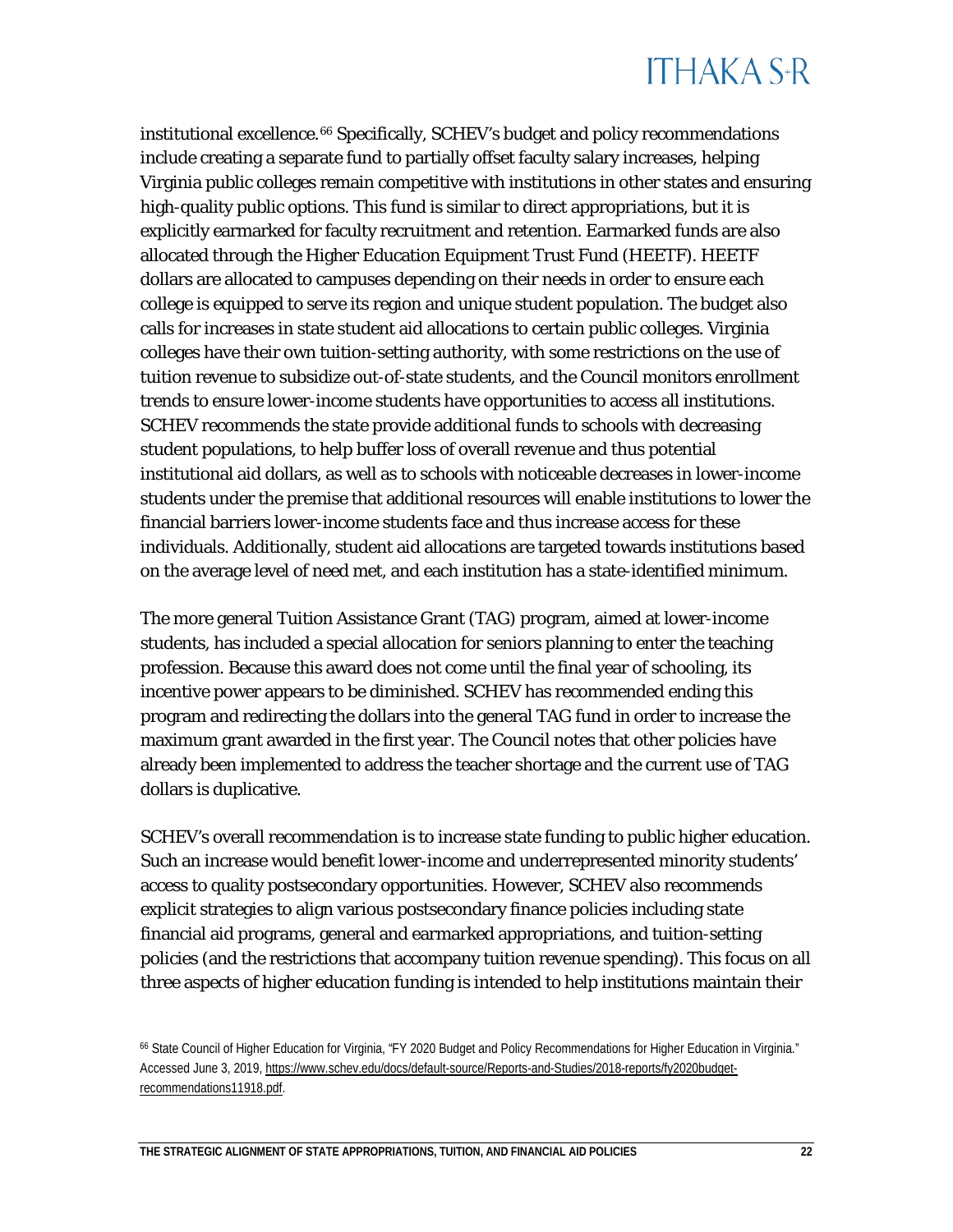capacity to serve students and provide a high-quality education while simultaneously preserving affordability for all residents and increasing opportunities for historically underserved groups.

#### *Accountability as a complement*

Other states have used accountability measures to maintain the alignment of these three methods. The principal-agent relationship that exists between state government and public colleges underscores the logic behind regulatory policy being tied to postsecondary financing. States create "contracts," or accountability measures, that guide the behaviors of public colleges to align with state goals. The effectiveness of these policies, however, hinges on design. For example, evidence from performance-based funding policies suggests that tying accountability directly to funding may create perverse incentives for colleges to game the system, such as colleges decreasing access for historically underserved students who may have a lower likelihood of graduating.<sup>[67](#page-23-0)</sup>

Some states have used accountability policies to align financing and improve efficiency. Often, however, these are not tied to an institution's funding. Rather, states rely on public reporting to hold colleges accountable to legislators and residents. This approach to accountability may help eliminate incentives for nefarious gaming and provide general guiding principles that reinforce the mission of colleges. In **Ohio**, public institutions are required to report how improved administrative efficiencies are directly benefiting students through increased affordability.<sup>[68](#page-23-1)</sup> These reports are part of a holistic strategy aimed at improving efficiencies, decreasing costs to students, and maintaining quality. While these practices cannot make up for underfunded appropriations or financial aid programs, they can add public pressure to keep the three financial levers aligned.

#### *Recommendations for improving alignment*

Here we have mapped out what is known about three key areas of postsecondary finance: state appropriations, tuition-setting authority, and state financial aid programs. The alignment of these programs can help reduce inefficiencies and maximize the benefits of public higher education spending for historically underserved students. Alignment can

<span id="page-23-0"></span><sup>67</sup> Kevin J. Dougherty, Sosanya M. Jones, Lara Pheatt, Rebecca S. Natow, and Vikash Reddy, *Performance Funding for Higher Education*. Baltimore, MD: JHU Press, 2016[, https://jhupbooks.press.jhu.edu/title/performance-funding-higher-education.](https://jhupbooks.press.jhu.edu/title/performance-funding-higher-education)

<span id="page-23-1"></span><sup>68</sup> John Armstrong, Andy Carlson, and Sophia Laderman, *The State Imperative: Aligning Tuition Policies with Strategies for Affordability*, Boulder, CO: State Higher Education Executive Officers, 2017[, https://eric.ed.gov/?id=ED589744.](https://eric.ed.gov/?id=ED589744)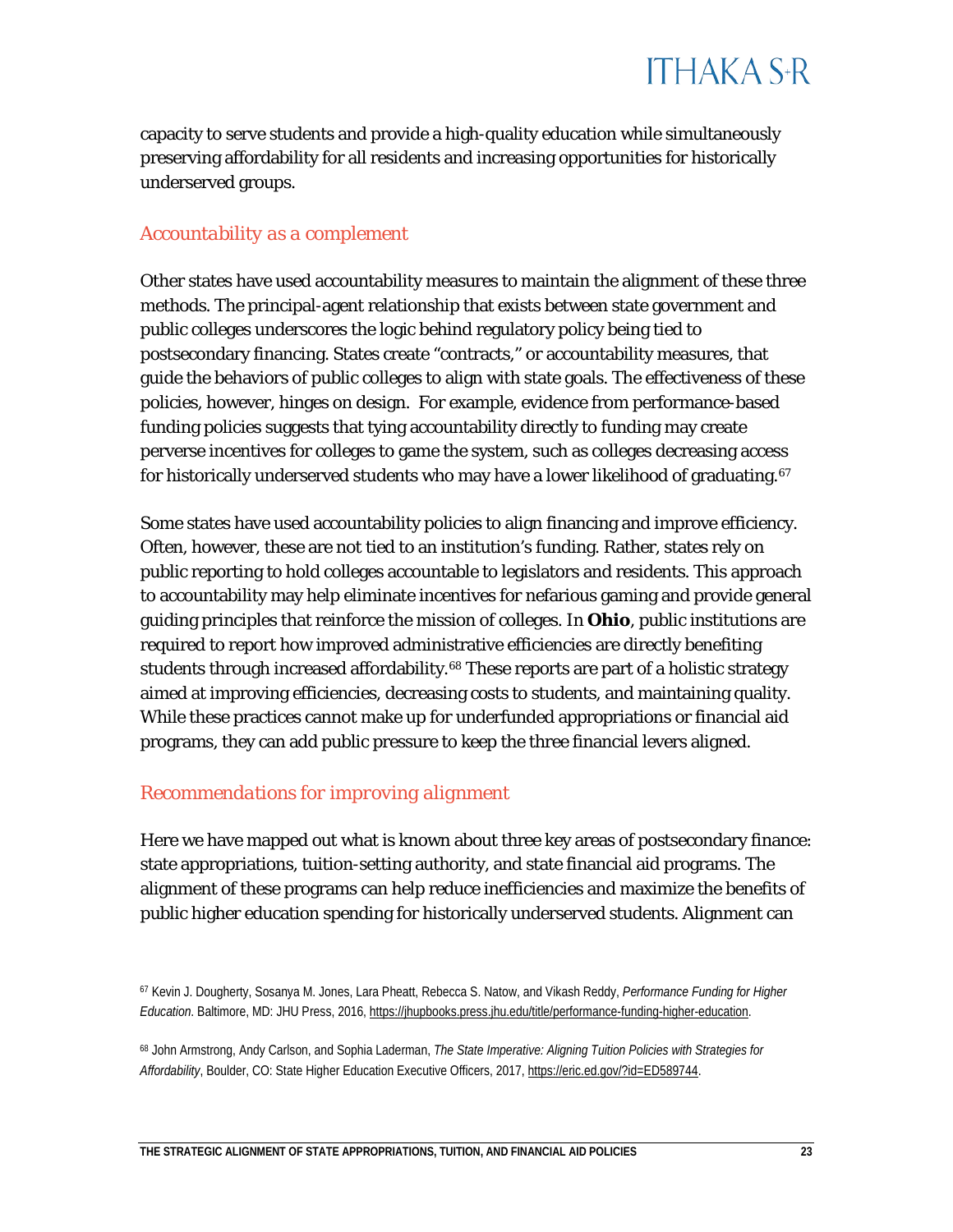improve access and attainment for these students and stands to improve the economic outlook for states. Building on the literature and the state examples, we have four suggestions for improving the alignment of finance policies.

First, developing an overarching plan is important to develop a coherent vision and to build policy around this. As discussed in our previous policy brief on north star goals, identifying a goal and coalescing stakeholders to reach this goal can move a policy agenda forward $69$ . Similarly, we suggest that an overarching finance goal (or goals), should be used to bring stakeholders together and discuss the multifaceted approach to public higher education funding. The decisions around each financial lever are often made at different times during the legislative process and by different groups.<sup>[70](#page-24-1)</sup> The structure and timing of these decisions lends itself to inefficiencies in the overall financing approach. We suggest not only gathering decision makers and stakeholders to develop a comprehensive strategy, but also to rely on the expertise of state higher education governing bodies, such at the State Council for Higher Education of Virginia.

Second, states must consider the contextual factors that make their state unique. The adoption, diffusion, and state-to-state learning has been well documented across a range of higher education policy issues.[71](#page-24-2) However, evidence suggests that the effectiveness of state higher education policy is deeply rooted in economic, social, and political factors.<sup>[72](#page-24-3)</sup> In order for states to ensure equity in access and opportunity and improve attainment rates for historically underserved students, they must align finance policies with their current and changing demographics, higher education structure (e.g., governance structure or public-private mix of institutions), and fiscal situation. While restoring

<span id="page-24-0"></span>

<span id="page-24-2"></span><sup>71</sup> T. Austin Lacy and David A. Tandberg, "Rethinking Policy Diffusion: The Interstate Spread of 'Finance Innovations'," *Research in Higher Education* 55, no. 7 (2014): 627-649[, https://doi.org/10.1007/s11162-014-9330-2.](https://doi.org/10.1007/s11162-014-9330-2)

Amy Y. Li, "Covet thy Neighbor or 'Reverse Policy Diffusion'? State Adoption of Performance Funding 2.0," *Research in Higher Education* 58, no. 7 (2017): 746-771[, https://doi.org/10.1007/s11162-016-9444-9.](https://doi.org/10.1007/s11162-016-9444-9)

James Dean Ward and William G. Tierney, "Regulatory Enforcement as Policy: Exploring Factors Related to State Lawsuits Against For-Profit Colleges," *American Behavioral Scientist* 61, no. 14 (2017): 1799-1823, [https://doi.org/10.1177%2F0002764217744819.](https://doi.org/10.1177%2F0002764217744819)

<span id="page-24-3"></span><sup>72</sup> Laura W. Perna, Joni E. Finney, and Patrick M. Callan, *The Attainment Agenda: State Policy Leadership in Higher Education*, Baltimore, MD: JHU Press, 2014[, https://jhupbooks.press.jhu.edu/title/attainment-agenda.](https://jhupbooks.press.jhu.edu/title/attainment-agenda)

<sup>69</sup> Cindy Le, Elizabeth Davidson Pisacreta, James Dean Ward, and Jesse Margolis, "Setting a North Star: Motivations, Implications, and Approaches to State Postsecondary Attainment Goals," New York, NY: Ithaka S+R, 2019, [https://doi.org/10.18665/sr.311539.](https://doi.org/10.18665/sr.311539)

<span id="page-24-1"></span><sup>70</sup> Dennis Jones, "Financing in Sync: Aligning Fiscal Policy with State Objective," Boulder, CO: Western Interstate Commission for Higher Education, 2003[, https://www.wiche.edu/Policy/PolicyInsights/PoliciesInSync/JonesInsight.pdf.](https://www.wiche.edu/Policy/PolicyInsights/PoliciesInSync/JonesInsight.pdf)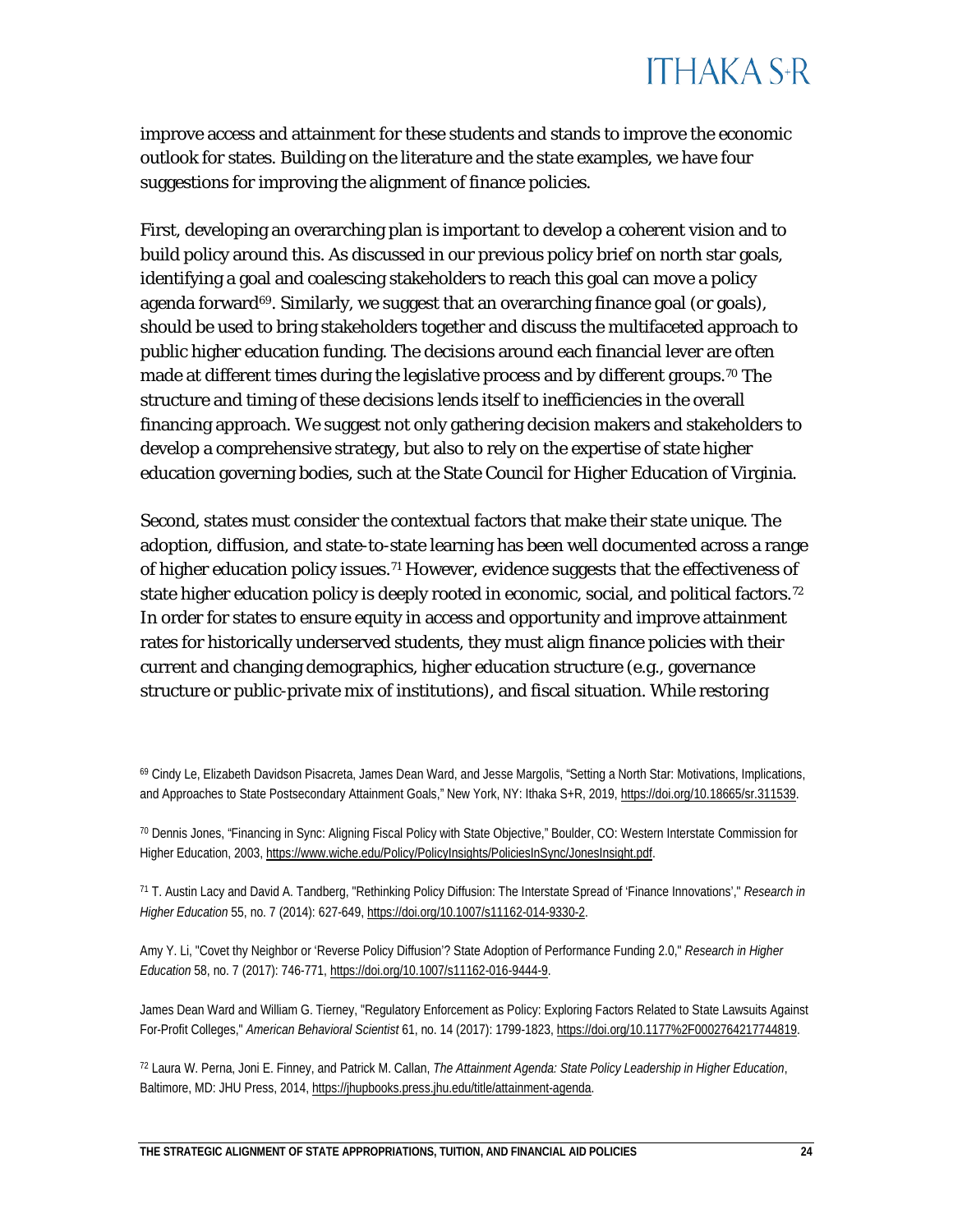postsecondary funding to its pre-recession levels is important for maintaining quality and access, the strategic use of those dollars in relation to state needs is important. The policy mix and specific alignment strategy should vary across states. Although looking to other states as examples of strategies may be helpful, it is important for leaders to evaluate these strategies within the context of their state.

Third, it is important for states to avoid duplicative efforts. Policymakers should consider how their strategies interact with federal policies. For example, last-dollar promise programs that only cover the tuition remaining after Pell grants do little to expand opportunities for lower-income students who are often still unable to cover the full cost of attendance, which includes housing, food, and books. For states with low sticker prices, the Pell grant may already serve this purpose. The example from California where the Student Centered Funding Formula shows us that aligning tuitionsetting, state financial aid programs, and funding policies can eliminate duplicative efforts and may improve efficiency.

Finally, states must avoid goal conflict within policies. Implementing funding policies, such as performance-based funding, that decrease state appropriations to minorityserving institutions will undercut efforts to improve access as these institutions will be less capable to serve enrolled students and the educational quality may be affected. Moreover these policies have been shown to incentivize colleges to exclude lower-income and minority students. If the state has a goal to improve opportunities and student outcomes for underrepresented minority students, performance-based funding may limit their opportunities. Even if coupled with state financial aid, these students may be relegated to underfunded and lower-quality institutions. When funding, financial aid, and tuition-setting policies are designed to avoid goal conflict, access and attainment can be improved for lower-income and underrepresented minority students.

#### **Conclusion and remaining questions**

Policies related to appropriations, tuition setting, and state financial aid impact students' decision to enroll, likelihood of success in college, and long-term economic success. The interplay between these policies demonstrates the inability of any one policy to be a panacea for postsecondary finance issues. Here we call for an explicit focus on the strategic alignment of these policies for two overarching reasons: first, aligning policies to work cooperatively stands to bring greater levels of efficiency to an already underfunded sector; second, using multiple financial levers to impact students across the lifecycle of applying to and completing college can improve overall attainment, help close persistent racial and income-based gaps, and improve the economic outlook for both